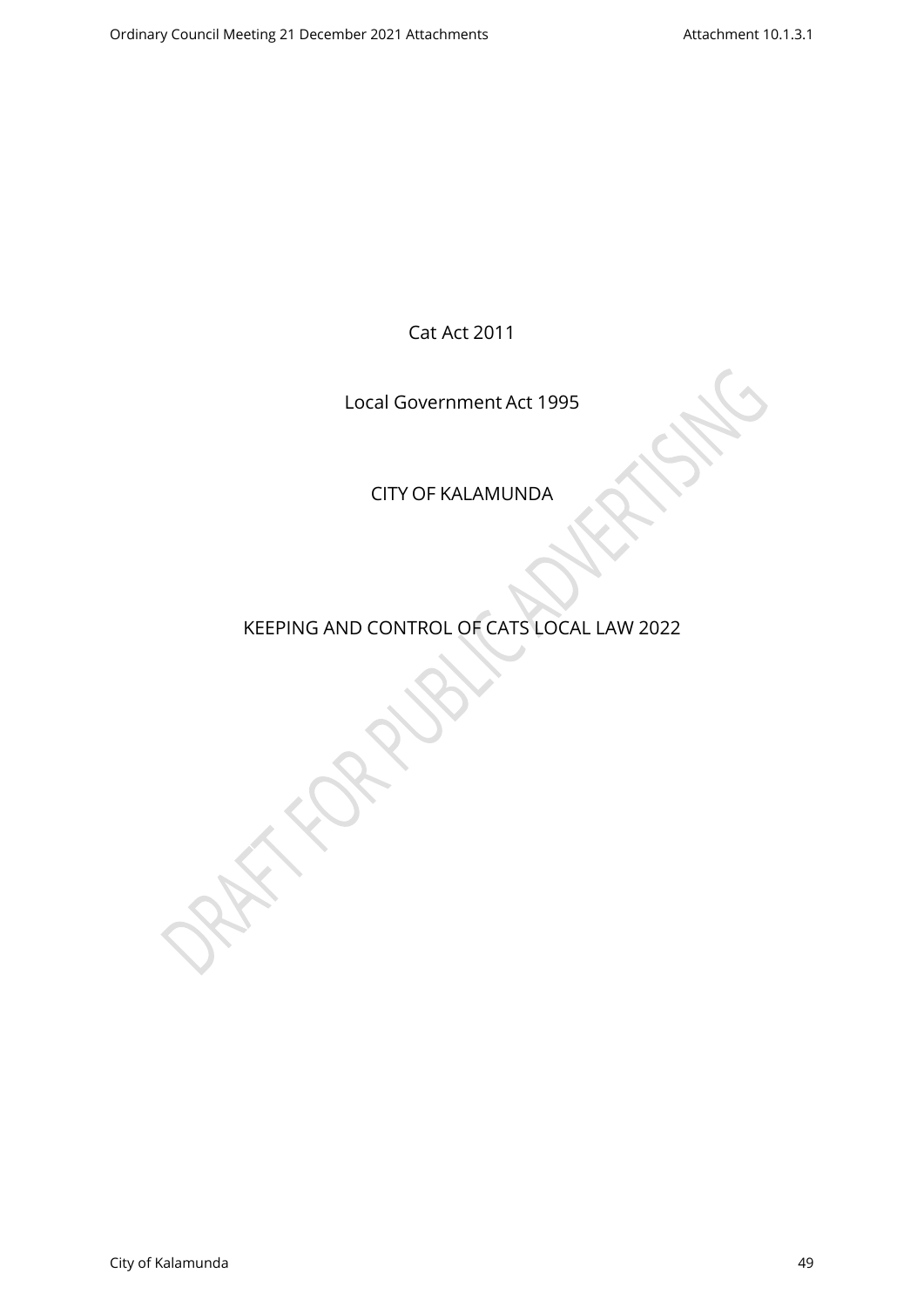# CAT ACT 2011

# LOCAL GOVERNMENT ACT 1995

# City of Kalamunda

## KEEPING AND CONTROL OF CATS LOCAL LAW 2022

Under the powers conferred by the *Cat Act 2011*, the *Local Government Act 1995* and byall other powers enabling it, the Council of the City of Kalamunda resolved on (Date) 2021 to make the following local law.

### PART 1 – PRELIMINARY

1.1 Citation

This local law may be cited as the *City of Kalamunda Keeping and Control of Cats Local Law 2022.*

### 1.2 Commencement

This local law comes into operation 14 days after the date of its publication in the *Government Gazette*.

1.3 Application

This local law applies throughout the district.

## 1.4 Definitions

In this local law unless the context otherwise requires— *Act* means the *Cat Act 2011; Applicant* means the occupier of the premises who makes an application for a permit under this local law;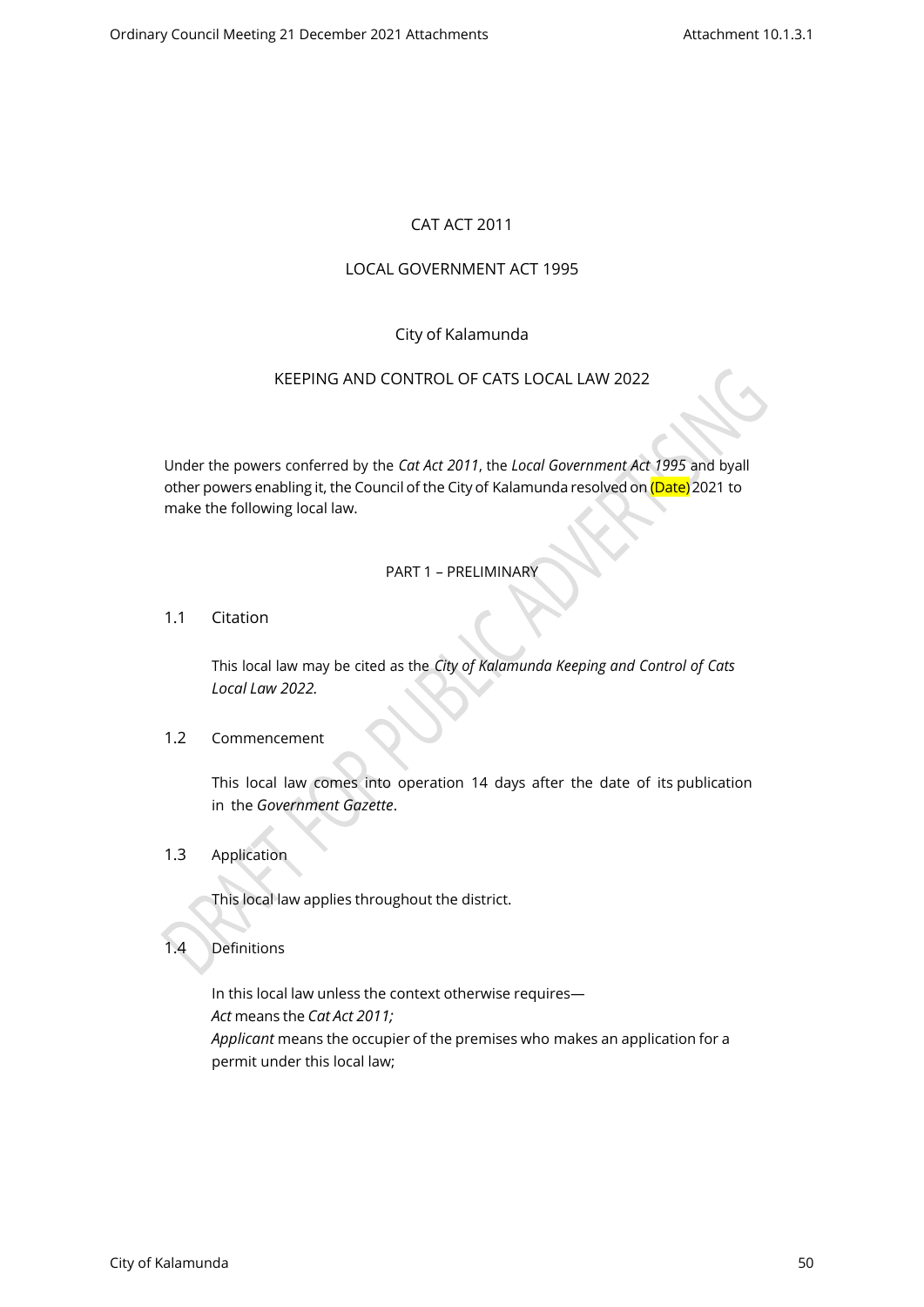*Authorised person* means a person authorised by the local government, under section 9.10 of the *Local Government Act 1995* to perform the functions conferred on an authorised person under this local law;

*Cat* means an animal of the species *felis catus* or a hybrid of that species; *Cat management facility* means–

- (a) A facility operated by a local government that is, or may be, used for keeping cats;
- (b) A facility for keeping cats that is operated by a person or body prescribed; or
- (c) A facility for keeping cats that is operated by a person or body approved in writing by a local government;

*Cat prohibited area* means an area as outlined in Schedule 3;

*Cattery* means any premises where more than 6 cats are kept, bred, boarded, housed, or trained temporarily, whether for profit or otherwise, and where the occupier of the premises is not the ordinary owner of the cats;

*CEO* means the Chief Executive Officer of the local government;

*District* means the district of the local government;

*Effective control* in relation to a cat means any of the following methods–

(a) Held By A Person Who Is Capable Of Controlling The Cat;

- (b) Securely Tethered;
- (c) Secured In A Cage; Or

(d) Any other means of preventing escape;

*grouped dwelling* as defined by the Scheme;

*local government* means the City of Kalamunda;

*multiple dwelling* as defined by the Scheme;

*nuisance* means–

- (a) An activity or condition which is harmful or annoying and which gives rise to legal liability in the tort of public or private nuisance at law;
- (b) An unreasonable interference with the use and enjoyment of a person of his or her ownership or occupation of land; or
- (c) Interference which causes material damage to land or other property on the land affected by the interference;

*Occupier* has the meaning given to it in the *Local Government Act 1995; Owner*, in relation to a cat, has the meaning given to it in the Act;

*Permit* means a permit issued by the local government under Part 3;

*Permit holder* means a person who holds a valid permit under Part 3; *premises* includes the following –

- (a) Land (whether or not vacant);
- (b) The whole or part of a building or structure (whether of a permanent ortemporary nature); and
- (c) A vehicle;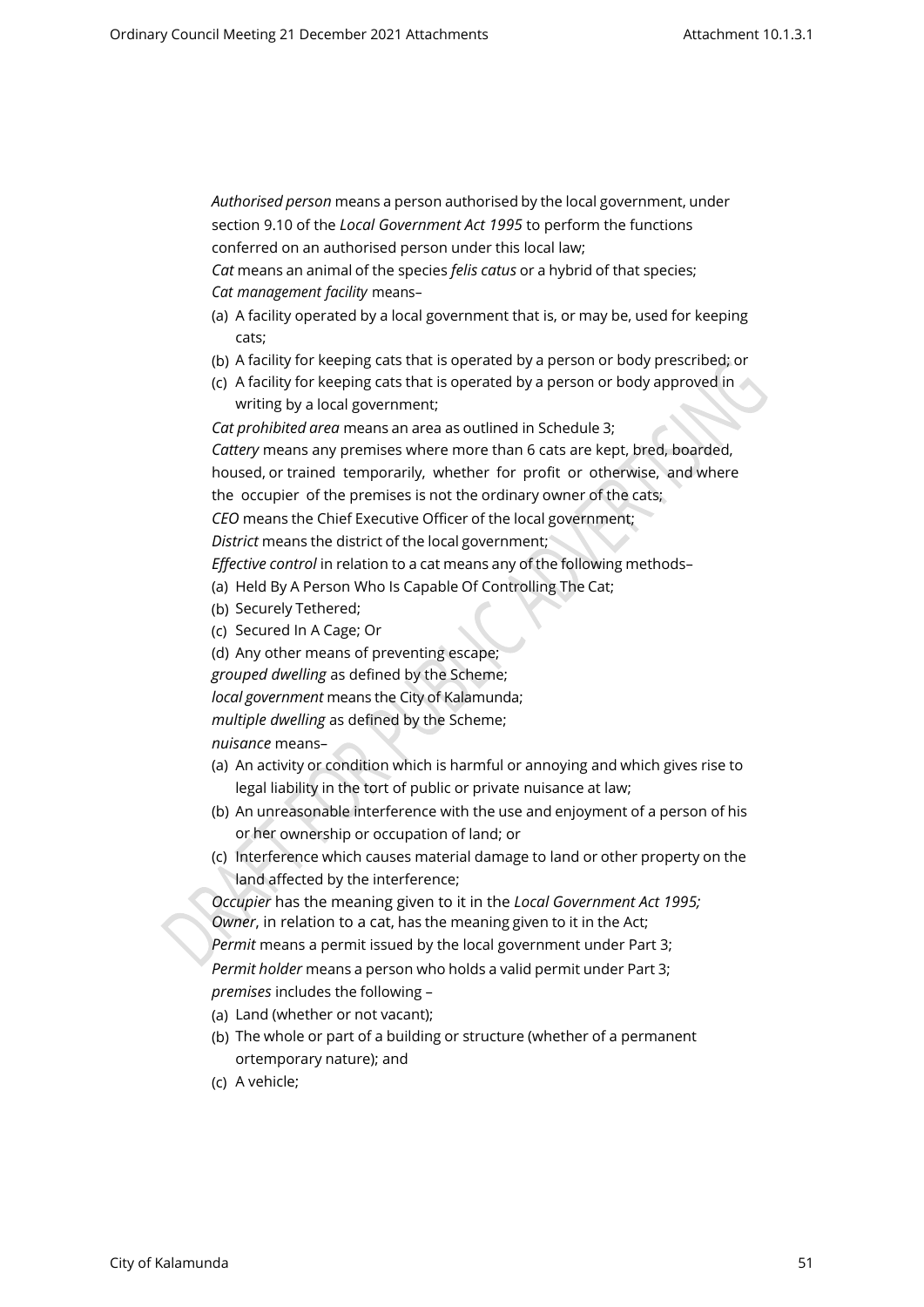*RSPCA* means the Royal Society for the Prevention of Cruelty to Animals (Inc) of Western Australia;

*Schedule* means a schedule to this local law;

*Scheme* means a planning scheme of the local government made by it under the *Planning and Development Act 2005* and its antecedents.

1.5 Repeal

This local law repeals Division 3 of Part 4 of the *Shire of Kalamunda Keeping and Control of Animals and Nuisance Local law 2011* as published in the *Government Gazette* on 7 October 2011 and amended in the *Government Gazette* published on 4 May 2012.

## PART 2 – CAT CONTROL

- 2.1 Cats not to be a nuisance
	- (1) An owner shall not allow a cat to be or create a nuisance.
	- (2) Where in the opinion of an authorised person, a cat is creating a nuisance, the local government may give written notice to the owner of the cat requiring that person to abate the nuisance.
	- (3) When a nuisance has occurred and a notice to abate the nuisance is given, the notice remains in force for the period specified by the local government in the notice which shall not exceed 28 days.
	- (4) An owner given a notice to abate the nuisance shall comply with the notice within the period specified in the notice.
	- (5) If the owner fails to comply—
		- (a) The owner of the cat commits an offence; and
		- (b) An authorised person may seize and impound the cat and deal with the cat pursuant to the act.
- 2.2 Cat prohibited areas
	- (1) A cat shall not be in places specified in Schedule 3 at any time, whether or not under effective control.
	- (2) If a cat is in a cat prohibited area in contravention of subclause (1), then: (a) The owner of the cat commits an offence unless the owner of the cat has first obtained written authorisation from the local government; and (b) An authorised person may seize and impound the cat in accordance with the Act.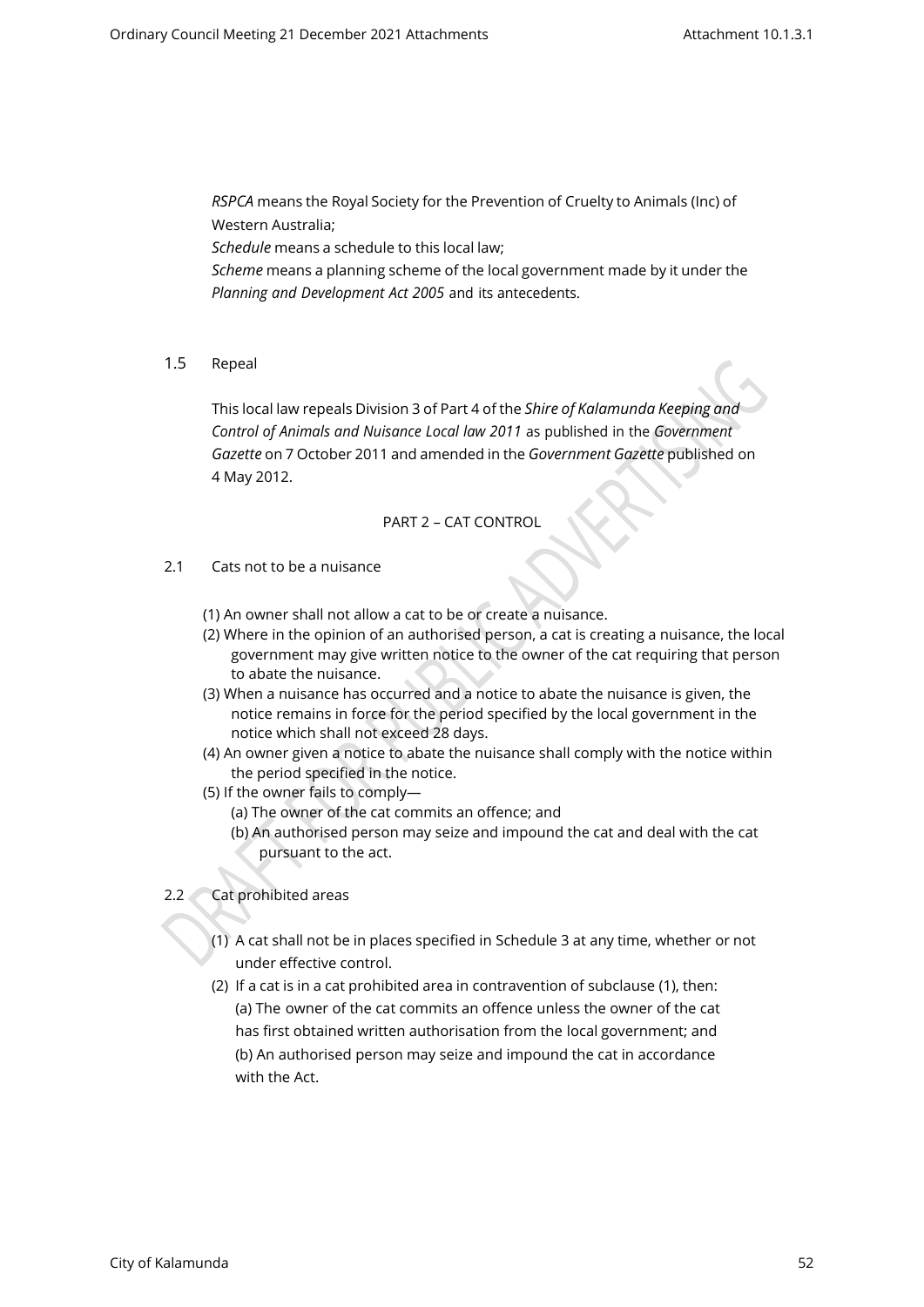- 2.3 Control of cats in places that are not public
	- (1) A cat shall not be in any place that is not a public place unless—
		- (a) Consent to its being there has been given
			- (i) By the occupier or a person authorised to consent on behalf of the occupier; or
			- (ii) If the place is unoccupied, by the owner or a person apparently authorised to consent on behalf of the owner.
	- (2) If a cat is at any time in a place in contravention of subclause (1), then: (a) The owner of the cat commits an offence; and (b) An authorised person may seize and impound the cat in accordance with the Act.

# PART 3 – PERMITS FOR KEEPING CATS

3.1 Interpretation

In this part, *cat* does not include a cat less than 6 months old.

3.2 Prescribed premises

This local law limits the number of cats that may be kept at prescribed premises within the district except –

- (a) A cat management facility operated by a body prescribed as a cat management facility operator under the *Cat Regulations 2012*; or
- (b) A cat management facility operated by the local government; or
- (c) A veterinary clinic or veterinary hospital as defined under section 2 of the *Veterinary Surgeons Act 1960*.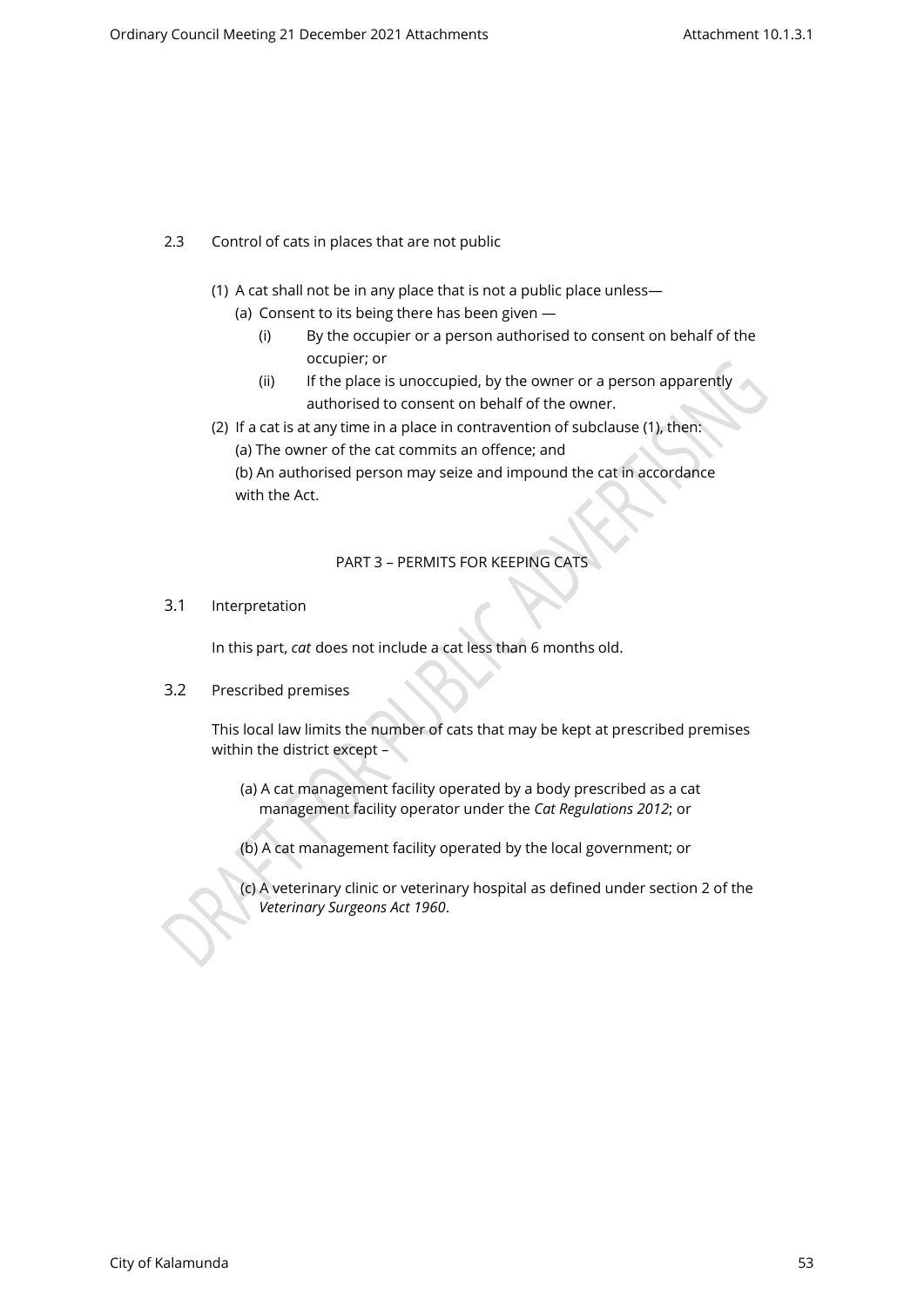#### 3.3 Standard number of cats

For the purposes of the definition of *standard number of cats* in regulation 4(1) of the *Cat (Uniform Local Provisions) Regulations 2013*, no more than two (2) cats may be kept on any premises.

- 3.4 Cats for which a permit is required
	- (1) Subject to subclause (2) a person is required to have a permit to—
		- (a) Keep more than 2 cats on any premises; or
		- (b) Use any premises as a cattery or cat management facility.
	- (2) A permit is not required under subclause (1) if the premises concerned are— (a) A refuge of the RSPCA or any other body prescribed in regulation 4 of the *Cat Regulations 2012*; or
		- (b) A cat management facility which has been approved by the Local Government;
		- (c) A veterinary surgery.
- 3.5 Application for permit

An application for a permit under clause 3.4 shall be—

- (a) Made in writing by an occupier of the premises in relation to those premises;
- (b) In a form approved by the local government, describing and specifying the number of cats to be kept on the premises;
- (c) Accompanied by a brief reason and justification for the request;
- (d) Accompanied by the plans of the premises to which the application relates in the form determined by the local government from time to time;
- (e) Accompanied by the consent in writing of the owner of the premises where the occupier is not the owner of the premises to which the application relates; and
- (f) Accompanied by the application fee for the permit determined by the localgovernment from time to time.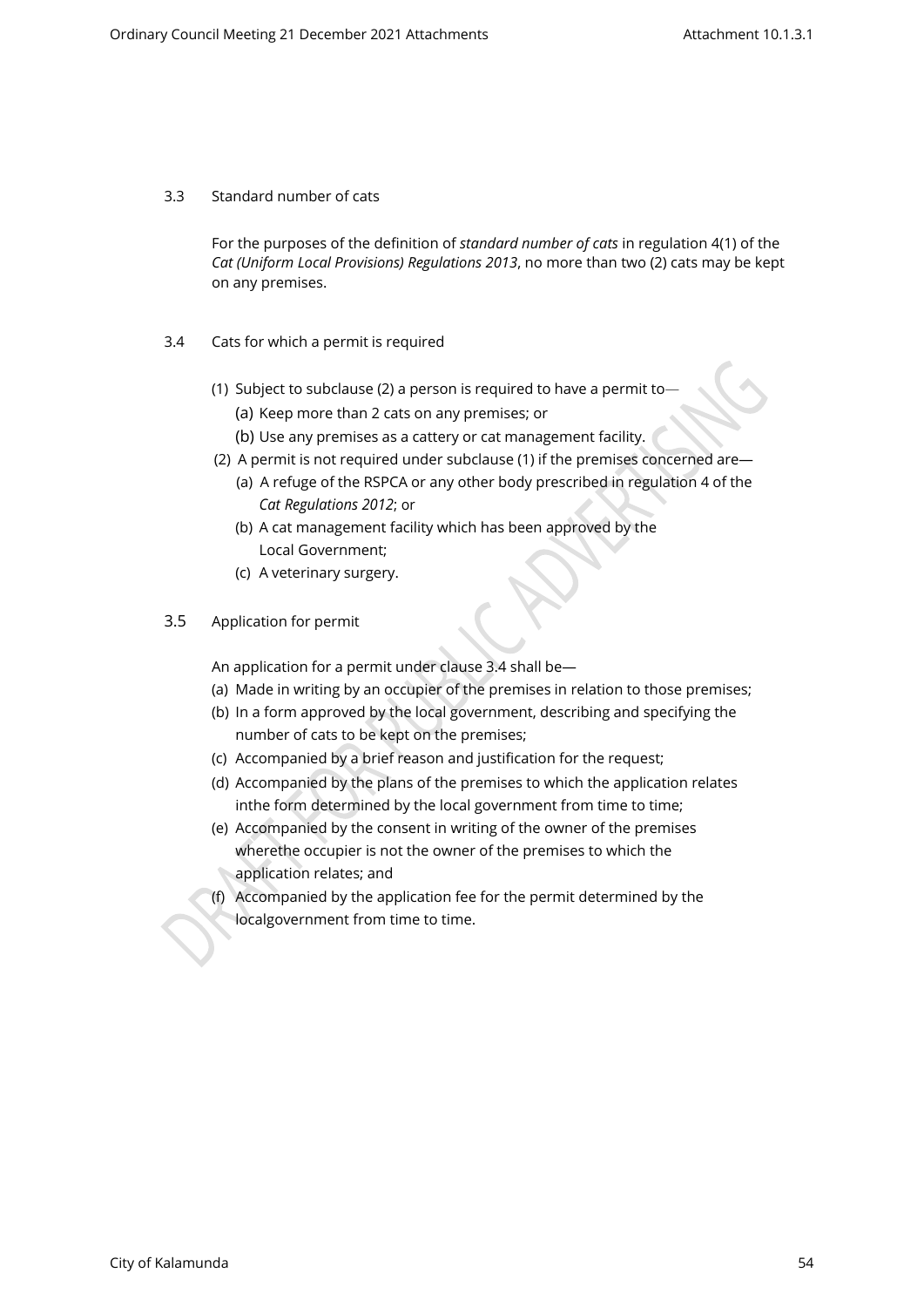### 3.6 Refusal to determine application

The local government may refuse to determine an application for a permit if it is not made in accordance with clause 3.5.

- 3.7 Factors relevant to the determination of application
	- (1) In determining an application for a permit, the local government may haveregard to-
		- (a) The reasons and justification provided for the request;
		- (b) The physical suitability of the premises for the proposed use;
		- (c) The suitability of the zoning of the premises under any Scheme which applies to the premises for the proposed use;
		- (d) The environmental sensitivity and general nature of the location surrounding the premises for the proposed use;
		- (e) The structural suitability of any enclosure in which any cat is to be kept;
		- (f) The likelihood of a cat causing nuisance, inconvenience, or annoyance to the occupiers of adjoining land;
		- (g) The likely effect on the amenity of the surrounding area of the proposeduse;
		- (h) The likely effect on the local environment including any pollution or other environmental damage, which may be caused by the use;
		- (i) Any submissions received under subclause (2) within the time specified in subclause (2); and
		- (j) Such other factors which the local government may consider to be relevant in the circumstances of the particular case.
	- (2) The local government may require an applicant to—
		- (a) Consult with nearby landowners; or
		- (b) Advise nearby landowners that they may make submissions to the local government on the application for a permit within 14 days of receiving that advice, before determining the application for the permit.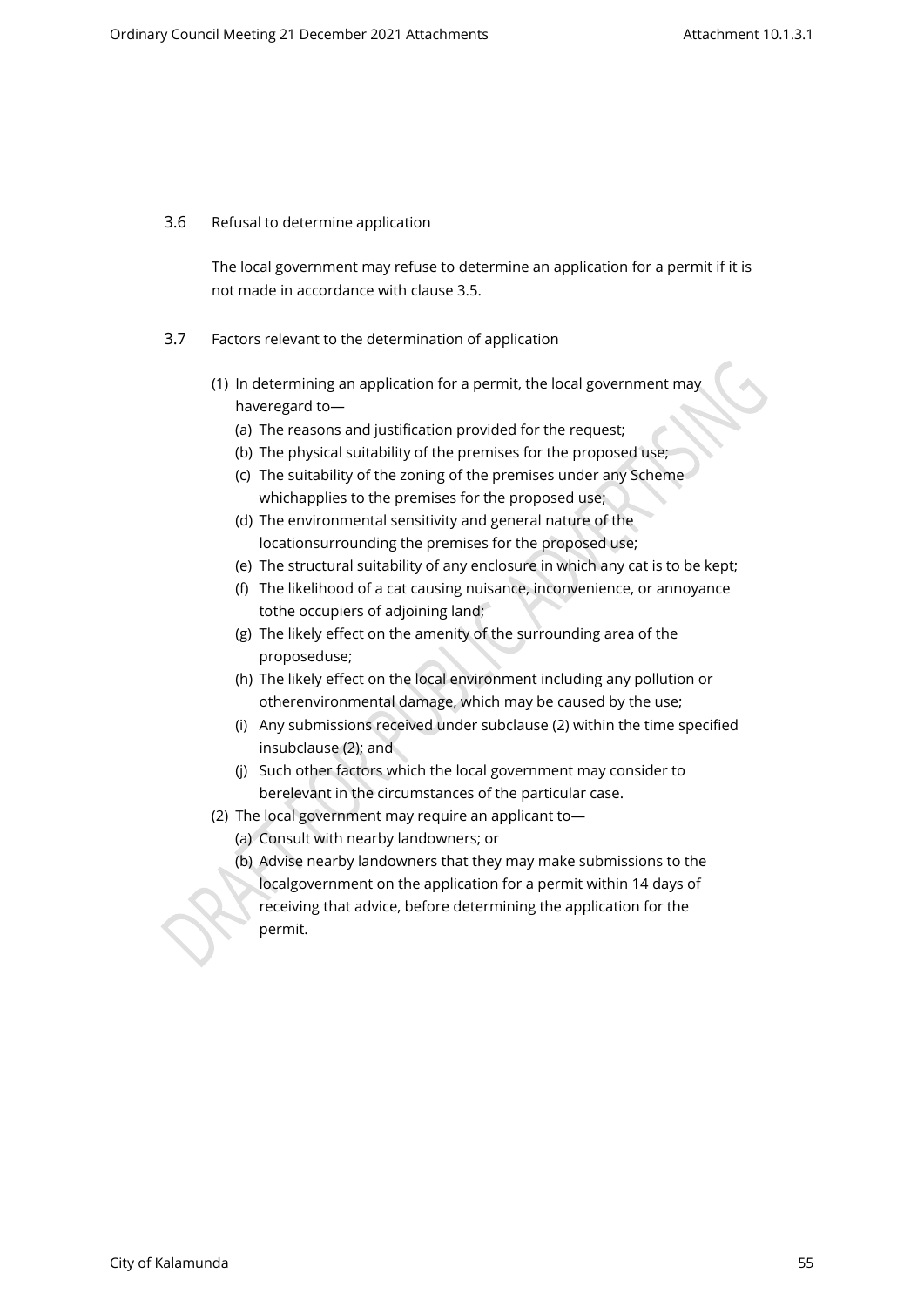(3) The local government may specify the extent of consultation with nearby residents, as specified in subclause 3.7(2)(a) and may specify which properties should be consulted.

### 3.8 Decision on application

- (1) The local government may—
	- (a) Approve an application for a permit as it was submitted, in which case it shall approve it subject to the conditions in clause 3.9 and may approve it subject to any other conditions it sees fit;
	- (b) Approve an application but specify an alternative number of cats permitted to be housed at the address; or
	- (c) Refuse to approve an application for a permit.
- (2) If the local government approves an application under subclause (1), then it shall issue a permit to the applicant in the form determined by the Local Government.
- (3) If the local government refuses to approve an application under subclause (1) then it shall advise the applicant accordingly in writing.
- (4) A permit may only be issued by the local government for a maximum of 6 cats on any premises other than a cattery or cat management facility or a premises specified in clause 3.4(2).

## 3.9 Conditions

- (1) Every permit is issued subject to the following conditions—
	- (a) Each cat kept on the premises to which the permit relates shall comply with the requirements of the Act;
	- (b) Each cat shall be contained on the premises unless under the effective control of a person;
	- (c) The permit holder will provide adequate space for the exercise of the cats;
	- (d) The premises shall be maintained in good order and in a clean and sanitary condition; and
	- (e) Those conditions contained in Schedule 1.
- (2) In addition to the conditions subject to which a permit is to be issued under this clause, a permit may be issued subject to other conditions, as the local government considers appropriate.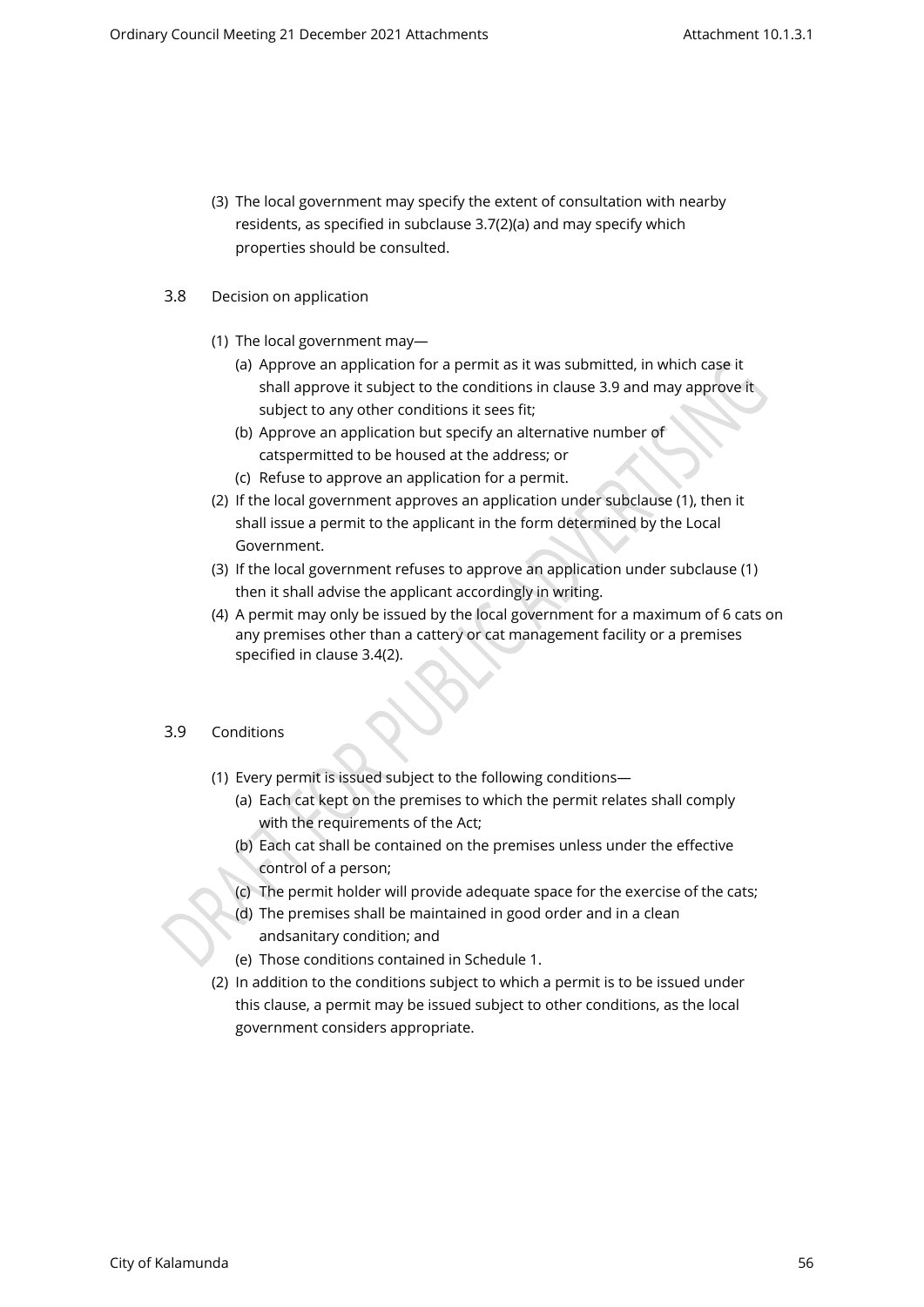3.10 Compliance with conditions of permit

A permit holder shall comply with each condition of a permit.

3.11 Duration of a permit

Unless otherwise specified in a condition on a permit, a permit commences on the date of issue and expires—

- (a) If it is revoked; or
- (b) The permit holder ceases to reside at the premises to which the permitrelates.
- 3.12 Revocation

The local government may revoke a permit if the permit holder fails to observe any provision of this local law or a condition of a permit.

3.13 Permit not transferable

A permit issued under clause 3.2 (1) (a) is not transferable either in relation to the permit holder or the premises.

- 3.14 Permit to be kept at premises and available for view
	- (1) A permit issued by the local government shall be kept at the premises to which it applies and shall be provided to an authorised person on demand.
	- (2) In the case of a registered cattery or cat management facility, the permit shall be displayed in a prominent place within the premises.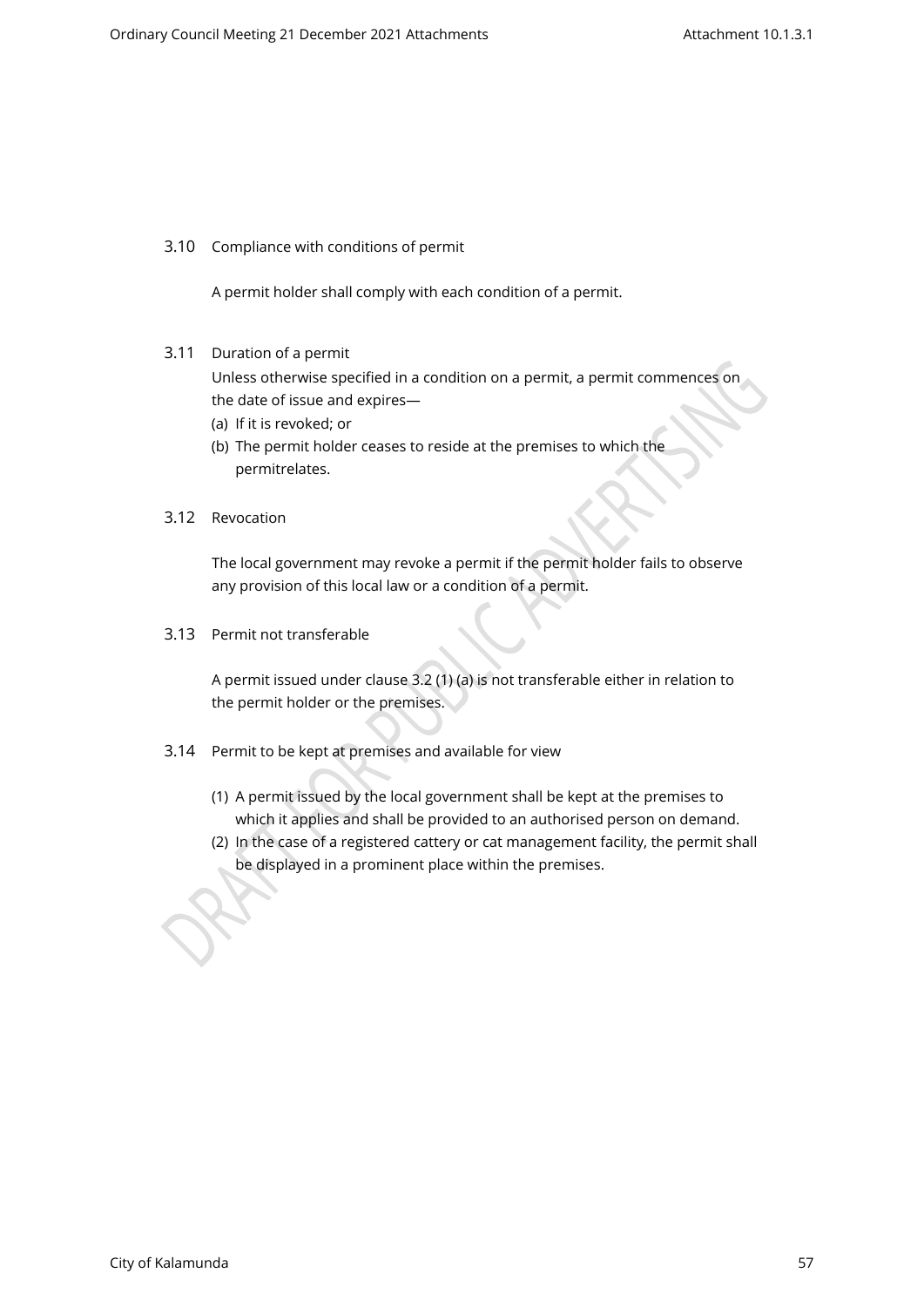#### PART 4 – MISCELLANEOUS

- 4.1 Giving of an infringement notice
	- (1) A notice given under this local law may be given to a person—
		- (a) Personally;
		- (b) By postal mail addressed to the person; or
		- (c) By leaving it for the person at her or his address.

PART 5 – OBJECTIONS AND APPEALS

5.1 Objections and appeal rights

Any person who is aggrieved by the conditions imposed in relation to a permit, the revocation of a permit, or by the refusal of the local government to grant a permit may object or appeal against the decision under Division 1 of Part 9 of the *Local Government Act 1995*.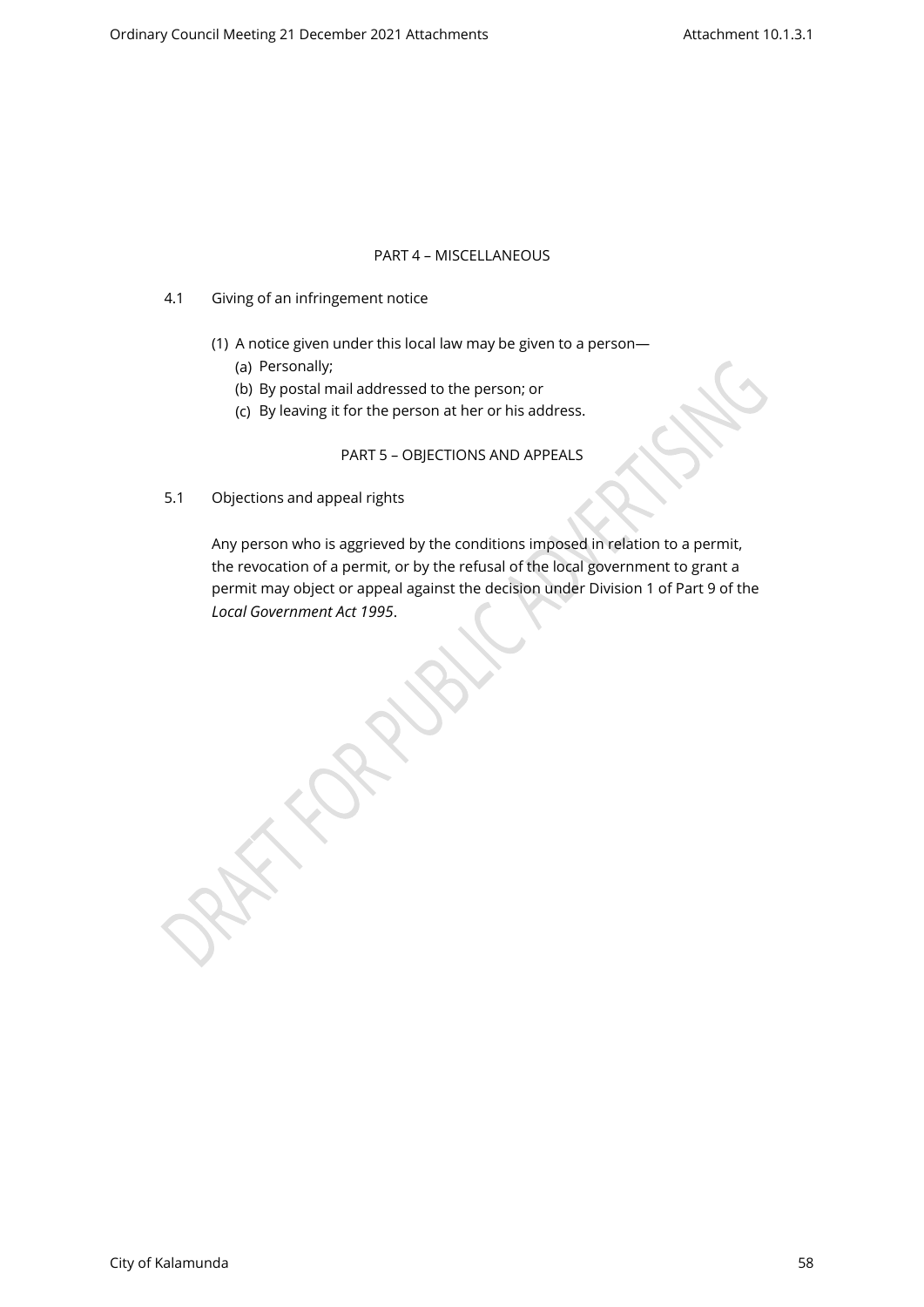#### PART 6 – OFFENCES AND PENALTIES

#### 6.1 Offences

- (1) Any person who fails to do anything required or directed to do under this local law, or who does anything which under this local law that person is prohibited from doing, commits an offence.
- (2) Unless otherwise specified, any person who commits an offence under this local law is liable on conviction, to a penalty not exceeding \$5,000, and if the offence is of a continuing nature, to a further penalty not exceeding a fine of \$500 in respect of each day or part of a day during which the offence has continued.
- 6.2 Prescribed offences
	- (1) An offence against a clause specified in Schedule 2 is a prescribed offence for the purposes of section 62(1) of the Act.
	- (2) The amount appearing directly opposite each such offence is the modified penalty in relation to that offence.
- 6.3 Forms
	- (1) The issue of infringement notices, their withdrawal and the payment of modified penalties are dealt with in Division 4 of Part 4 of the Act.
	- (2) An infringement notice in respect of an offence against this local law may be given under section 62 of the Act and is to be in the form of Schedule 1, Form 6 of the *Cat Regulations 2012*.
	- (3) A notice sent under section 65 of the Act withdrawing an infringement notice is to be in the form of Schedule 1, Form 7 of the *Cat Regulations 2012*

————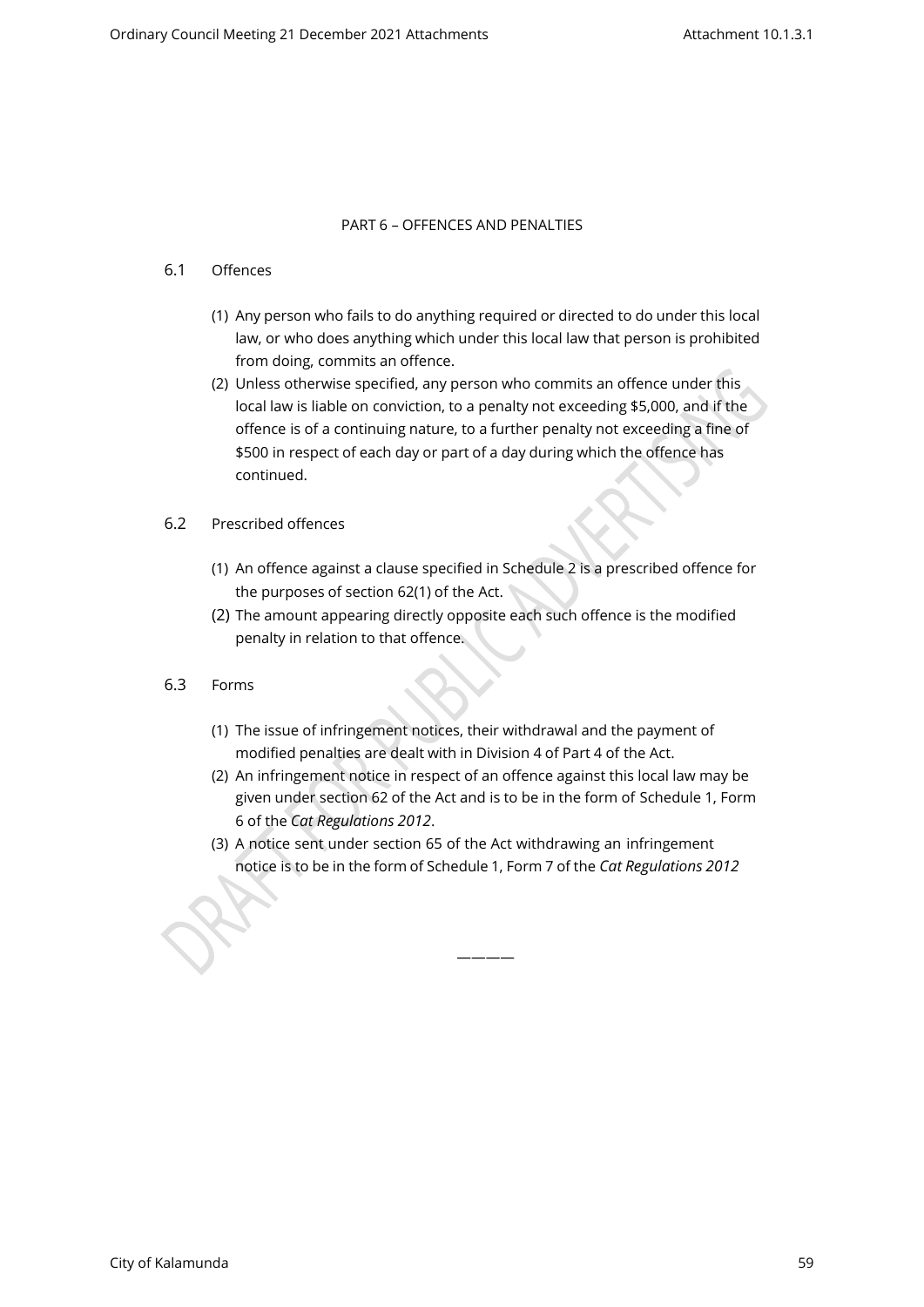### *Schedule 1* ADDITIONAL CONDITIONS APPLICABLE TO PARTICULAR PERMITS

[Clause 3.7]

A. Permit to keep 3 or more cats.

### *Additional conditions*

- (1) In the case of a grouped dwelling where there is no suitable dividing fence or multiple dwellings on the same level, the written consent to the application for a permit of the occupier of the adjoining dwellings has been obtained.
- (2) Without the consent of the local government, the permit holder will not substitute or replace any cat that is the subject of a permit once that cat— (a) Dies; or
	- (b) Is permanently removed from the premises.
- B. Permit to use premises as a Cattery or Cat Management Facility

#### *Additional conditions*

- (1) All building enclosures must be structurally sound, have impervious flooring, be well lit and ventilated and otherwise comply with all legislative requirements.
- (2) There is to be a feed room, wash area, isolation cages and maternity section.
- (3) Materials used in structures are to be approved by the local government.
- (4) The internal surfaces of walls are, where possible, to be smooth, free from cracks, crevices, and other defects.
- (5) All fixtures, fittings and appliances are to be capable of being easily cleaned, resistant to corrosion and constructed to prevent the harbourage of vermin.
- (6) Washing basins with a minimum of running cold water are to be available to the satisfaction of the local government.
- (7) The maximum number of cats to be kept on the premises stated on the permit is not to be exceeded.
- (8) A register is to be kept recording in respect of each cat the—
	- (a) Date of admission;
	- (b) Date of departure;
	- (c) Breed, age, colour, and sex; and
	- (d) Name and residential address of the owner.
- (9) The register is to be made available for inspection on the request of an authorised person.
- (10) Enclosures are to be thoroughly cleaned each day and disinfected at leastonce a week to minimise disease.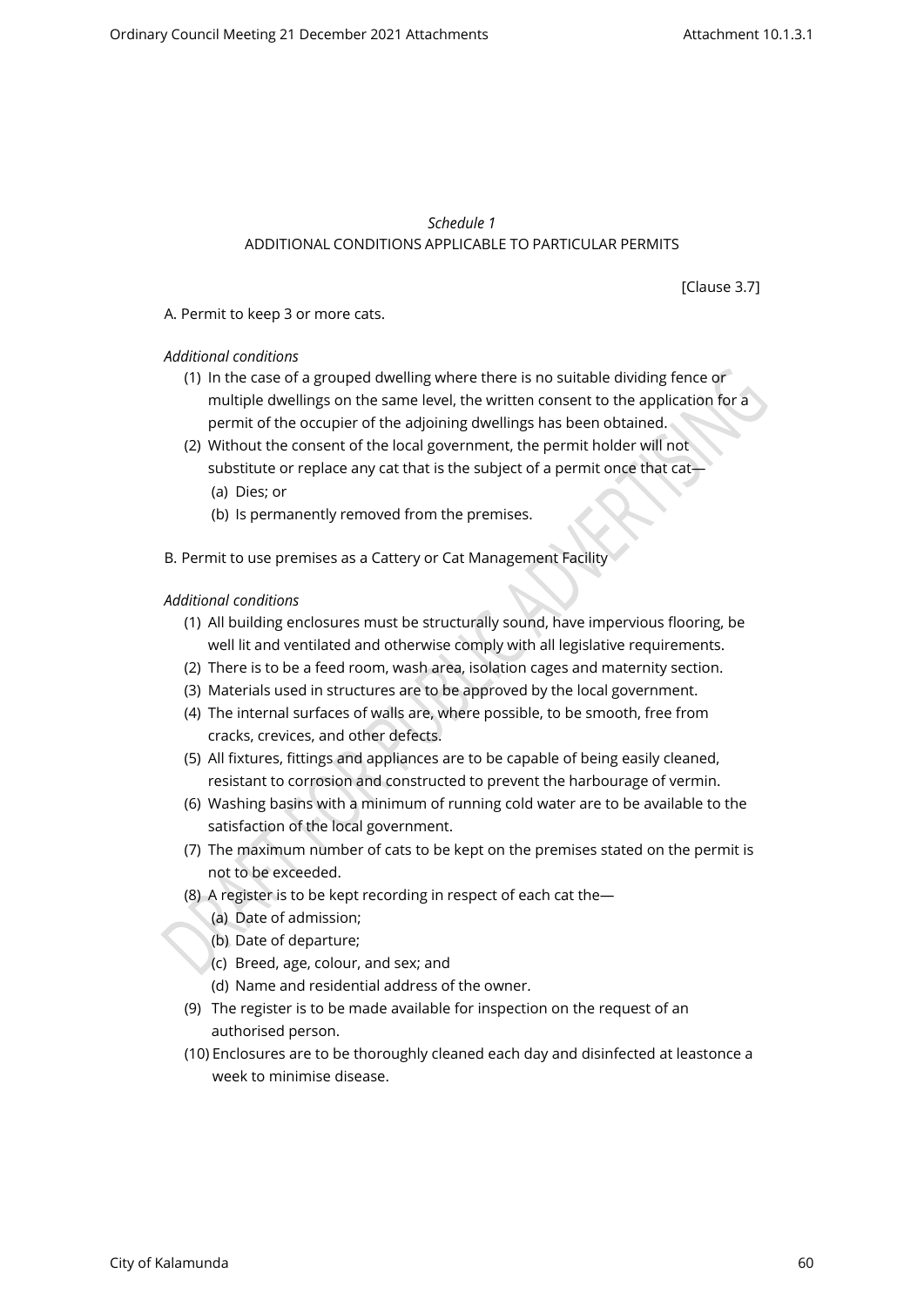- (11) Any sick or ailing cat is to be removed from the premises or transferred toan isolation cage separated from other cats kept on the premises.
- (12) Any other matter which in the opinion of the local government is deemed necessary for the health and wellbeing of any cat, or person, or adjoining premises or the amenity of the area (or any part thereof).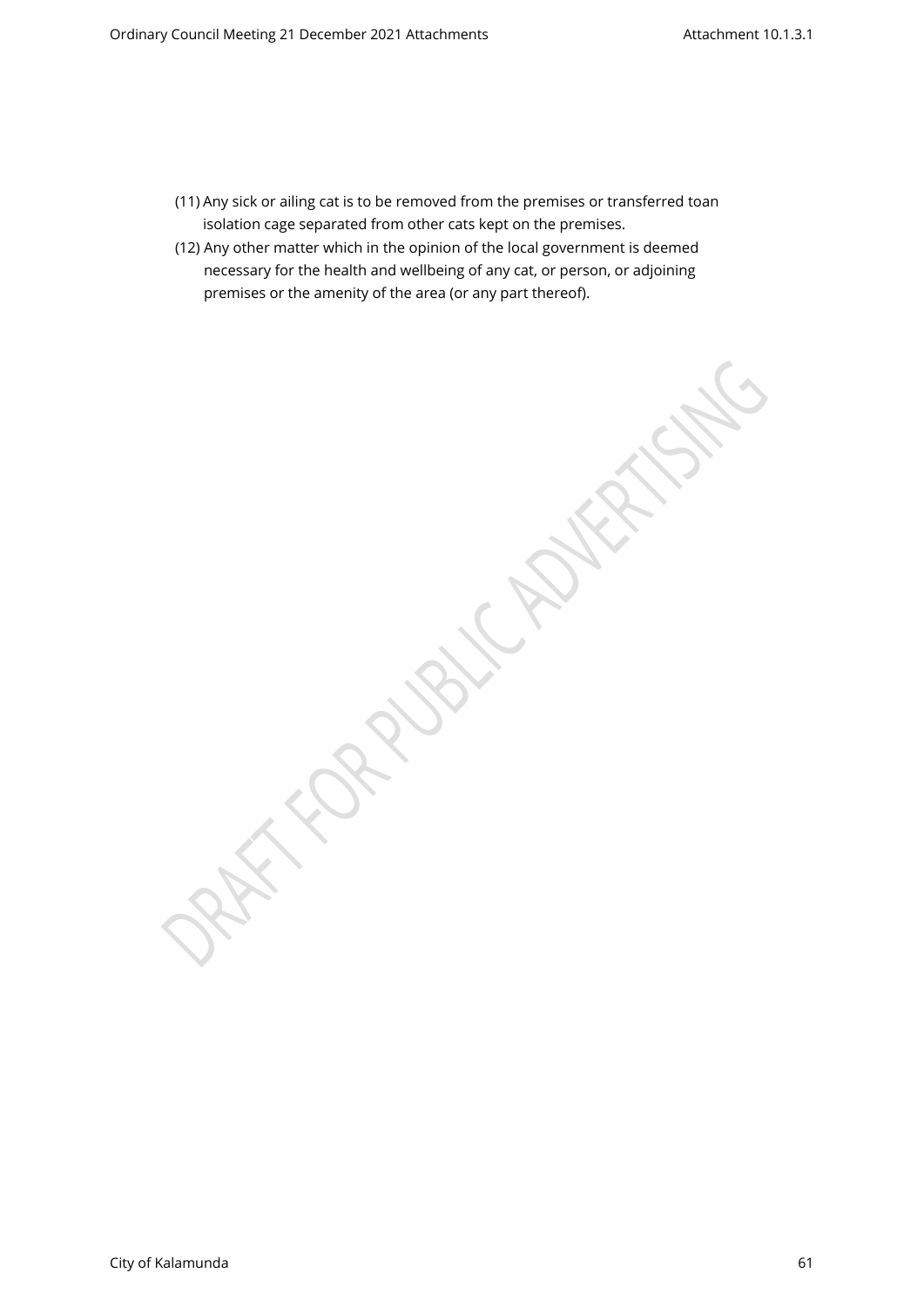## *Schedule 2* MODIFIED PENALTIES

[Clause 6.2]

| <b>ITEM</b> | <b>CLAUSE</b> | <b>DESCRIPTION</b>                                                               | <b>MODIFIED</b><br>PENALTY |
|-------------|---------------|----------------------------------------------------------------------------------|----------------------------|
| 1.          | 2.1(1)        | Cat causing a nuisance                                                           | \$200                      |
| 2.          | 2.1(5)        | Failure to abate a nuisance                                                      | \$200                      |
| 3.          | 2.2(2)(a)     | Cat in prohibited area                                                           | \$500                      |
| 4.          | 2.3(2)(a)     | Cat in place without consent                                                     | \$200                      |
| 5.          | 3.4(1)(a)     | Failure of a person to hold a permit when<br>keeping more than 2 cats            | \$200                      |
| 6.          | 3.4(1)(b)     | Failure of a person to hold a permit for a cattery<br>or cat management facility | \$200                      |
| 7.          | 3.10          | Breach of a condition of a permit                                                | \$200                      |
| 8.          | 6.1(2)        | Other offences not specified                                                     | \$200                      |

————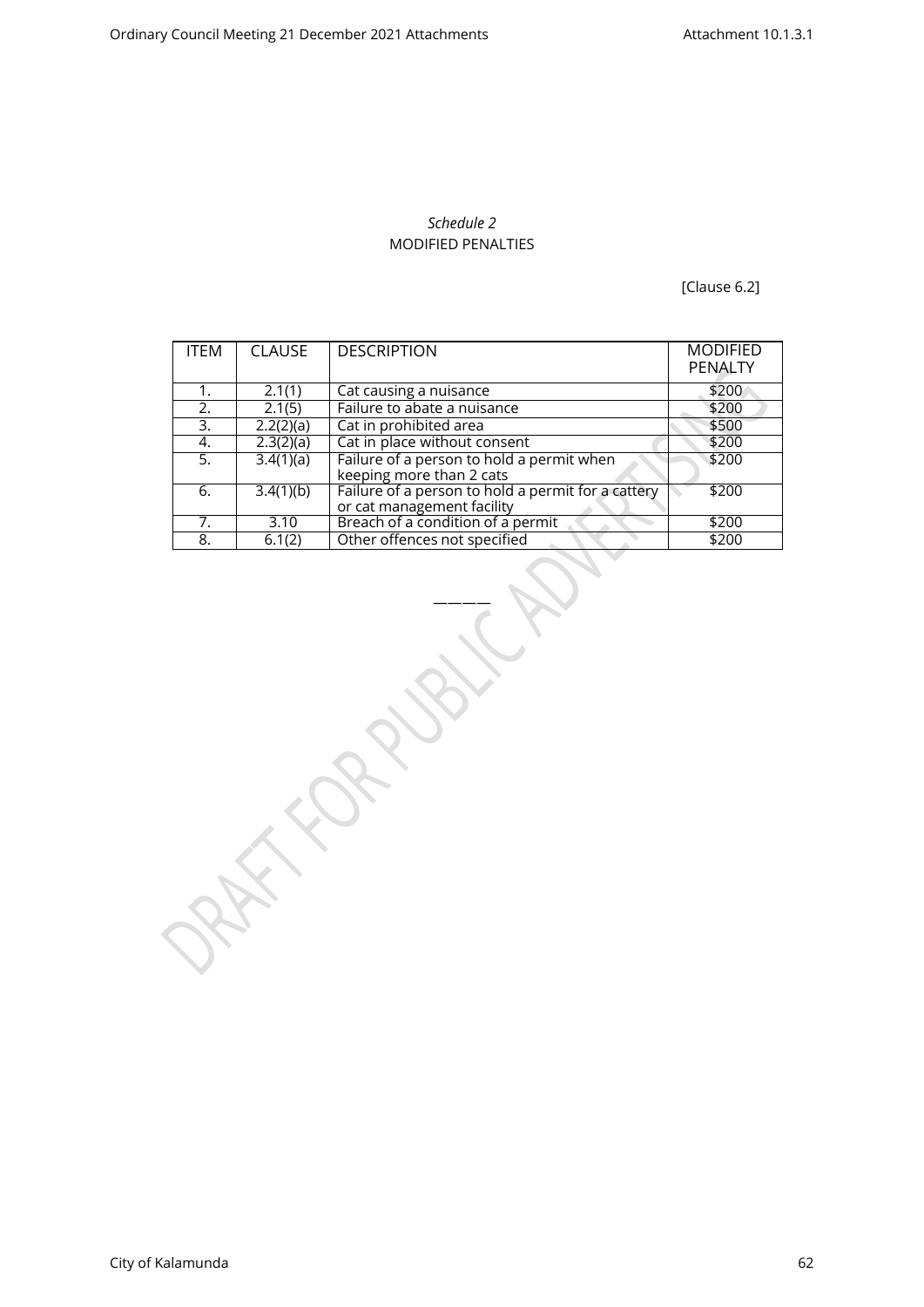# *Schedule 3* CAT PROHIBITED AREAS

Areas where cats are prohibited—

| <b>Reserve Name</b>                 | <b>Physical Lot</b><br><b>Boundaries</b>                                                                                                                                 | <b>Reserve Number</b> | <b>Description of</b><br>prohibition                                    |
|-------------------------------------|--------------------------------------------------------------------------------------------------------------------------------------------------------------------------|-----------------------|-------------------------------------------------------------------------|
| 62 Kalamatta Way<br>Gooseberry Hill | Lot 8228 on P008496<br>Kalamatta Way<br>Gooseberry Hill;<br>Lot 9090 on D032102<br>Kalamatta Way<br>Gooseberry Hill                                                      | R 28735               | All bushland within<br>boundaries of the<br>listed lots                 |
| Alan Anderson Park                  | Lot 100 on P184406<br>Lawnbrook Road<br>Walliston                                                                                                                        | R 37174               | All areas within<br>boundaries of the<br>listed lots                    |
| Anderson Road<br><b>Bushland</b>    | Lot 2879 on P213930<br>Lewis Road<br>Forrestfield                                                                                                                        | R 34600               | All bushland within<br>boundaries of the<br>listed lots                 |
| <b>Andrew Street Reserve</b>        | Lot 3111 on P009232<br><b>Andrew Street</b><br>Kalamunda;<br>Lot 3065 on P009232<br>Mcrae Road<br>Kalamunda                                                              | R 35996; R 35663      | All Bushland and<br>parkland within<br>boundaries of the<br>listed lots |
| Banksia Road Reserve                | Lot 301 on P042912<br>Banksia Road<br>Walliston                                                                                                                          | R 34393               | All Bushland within<br>boundaries of the<br>listed lots                 |
| <b>Barrie Oldfield Park</b>         | Lot 549 on P009041<br>Sanderson Road<br>Lesmurdie                                                                                                                        | R 29873               | All Bushland within<br>boundaries of the<br>listed lots                 |
| <b>Basildon Reserve</b>             | Lot 1690 on P007220<br>Graelou Road<br>Lesmurdie;<br>Lot 428 on D025051<br><b>Basildon Road</b><br>Lesmurdie;<br>Lot 423 on D022006<br><b>Basildon Road</b><br>Lesmurdie | R 25393; R 24948      | All Bushland within<br>boundaries of the<br>listed lots                 |
| <b>Bill Shaw Reserve</b>            | Lot 2570 on P010649<br>Canning Road<br>Lesmurdie                                                                                                                         | R 32507               | All Bushland within<br>boundaries of the<br>listed lots                 |
| <b>Brae Road Reserve</b>            | Lot 78 on P013418<br>Brae Road High<br>Wycombe                                                                                                                           | R 50763               | All bushland within<br>boundaries of the<br>listed lots                 |
| <b>Brine Moran Reserve</b>          | Lot 12030 on<br>D084253 Kalamunda<br>Road Kalamunda                                                                                                                      | R43458                | All bushland within<br>boundaries of the<br>listed lots                 |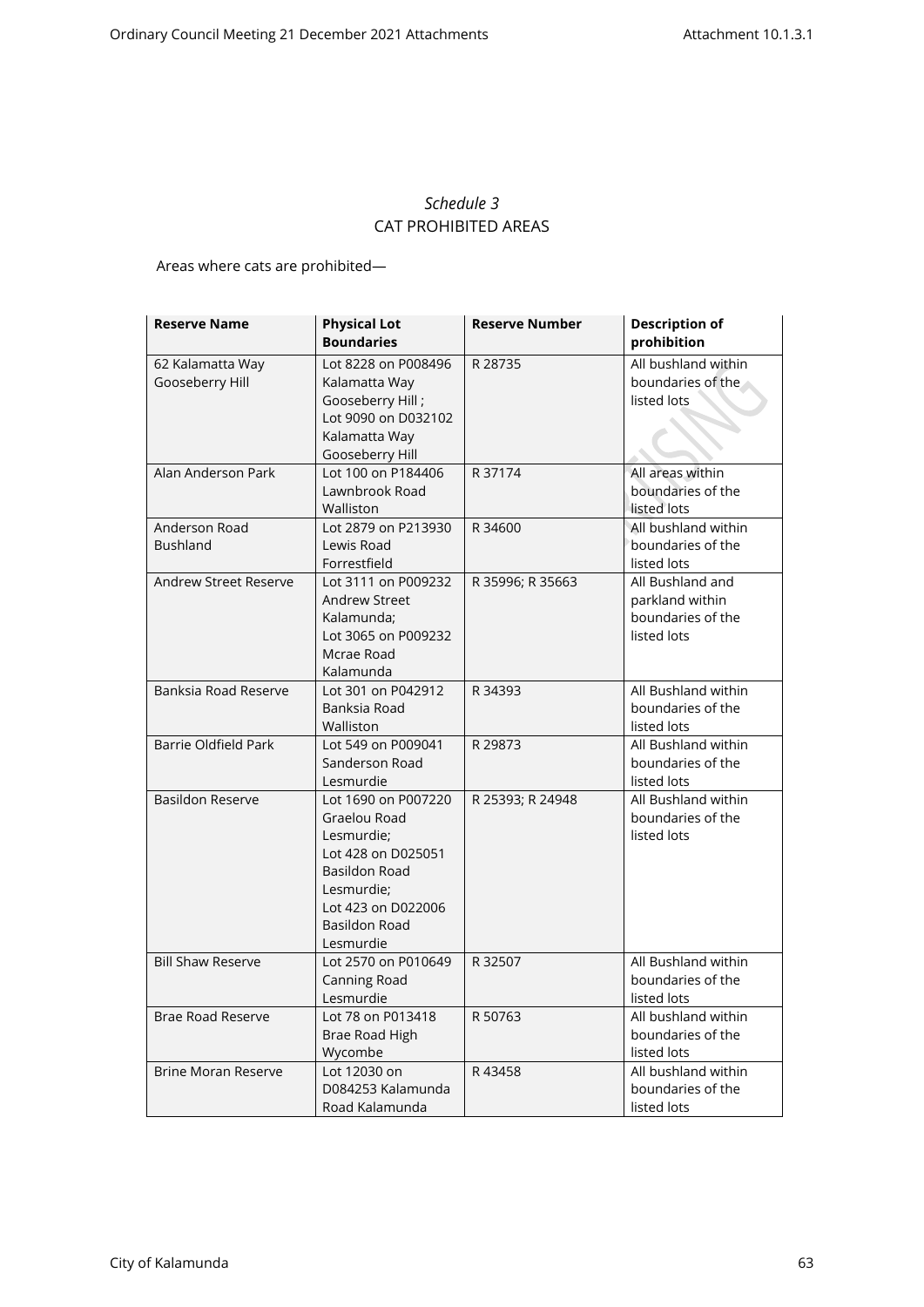| <b>Brine Moran Reserve</b> | Lot 85 on P222581       | R 9093              | All bushland within |
|----------------------------|-------------------------|---------------------|---------------------|
| <b>[MUNDY REGIONAL</b>     | Kalamunda Road          |                     | boundaries of the   |
| PARK1                      | Kalamunda               |                     | listed lots         |
| Broadway Road Reserve      | Lot 101 on P189427      | R 30898             | All Bushland within |
|                            | Second Avenue           |                     | boundaries of the   |
|                            | <b>Bickley</b>          |                     | listed lots         |
| <b>Bugendore Street</b>    | Lot 8876 on P217852     | R 38541             | All Bushland within |
| Reserve                    | <b>Bugendore Street</b> |                     | boundaries of the   |
|                            | Maida Vale              |                     | listed lots         |
| Cambridge Road             | Lot 2346 on P175280     | R 27559; R 31348; R | All bushland within |
| Reserve                    | <b>York Street</b>      | 34364               | boundaries of the   |
|                            | Forrestfield :          |                     | listed lots         |
|                            |                         |                     |                     |
|                            | Lot 7876 on P008160     |                     |                     |
|                            | Cambridge Road          |                     |                     |
|                            | Forrestfield;           |                     |                     |
|                            | Lot 3677 on D042077     |                     |                     |
|                            | Cambridge Road          |                     |                     |
|                            | Forrestfield;           |                     |                     |
|                            | Lot 12366 on            |                     |                     |
|                            | D077413 York Street     |                     |                     |
|                            | Forrestfield;           |                     |                     |
|                            | Lot 2850 on D049338     |                     |                     |
|                            | Moira Avenue            |                     |                     |
|                            | Forrestfield;           |                     |                     |
|                            | Lot 3487 on D055585     |                     |                     |
|                            |                         |                     |                     |
|                            | Moira Avenue            |                     |                     |
|                            | Forrestfield;           |                     |                     |
|                            | Lot 3097 on P012493     |                     |                     |
|                            | Moira Avenue            |                     |                     |
|                            | Forrestfield;           |                     |                     |
|                            | Lot 3059 on P012494     |                     |                     |
|                            | Moira Avenue            |                     |                     |
|                            | Forrestfield;           |                     |                     |
|                            | Lot 9835 on D053851     |                     |                     |
|                            | Mallow Way              |                     |                     |
|                            | Forrestfield;           |                     |                     |
|                            | Lot 1 on D048268        |                     |                     |
|                            | Anderson Road           |                     |                     |
|                            |                         |                     |                     |
|                            | Forrestfield ;          |                     |                     |
|                            | Lot 2 on D049398        |                     |                     |
|                            | Anderson Road           |                     |                     |
|                            | Forrestfield            |                     |                     |
| Carmel Old School Site     | Lot 115 on P109525      | R 8717              | All Bushland within |
|                            | Carmel Road Carmel      |                     | boundaries of the   |
|                            |                         |                     | listed lots         |
| Carmel Reserve             | Lot 6 on P202203        | R 17358             | All Bushland within |
|                            | Union Road Carmel       |                     | boundaries of the   |
|                            |                         |                     | listed lots         |
| Casuarina Road Reserve     | Lot 8361 on P217852     | R 33262             | All Bushland within |
|                            | Casuarina Road          |                     | boundaries of the   |
|                            |                         |                     |                     |
|                            | Maida Vale              |                     | listed lots         |
| Chisholm Crescent          | Lot 4102 on D089806     | R44582              | All Bushland within |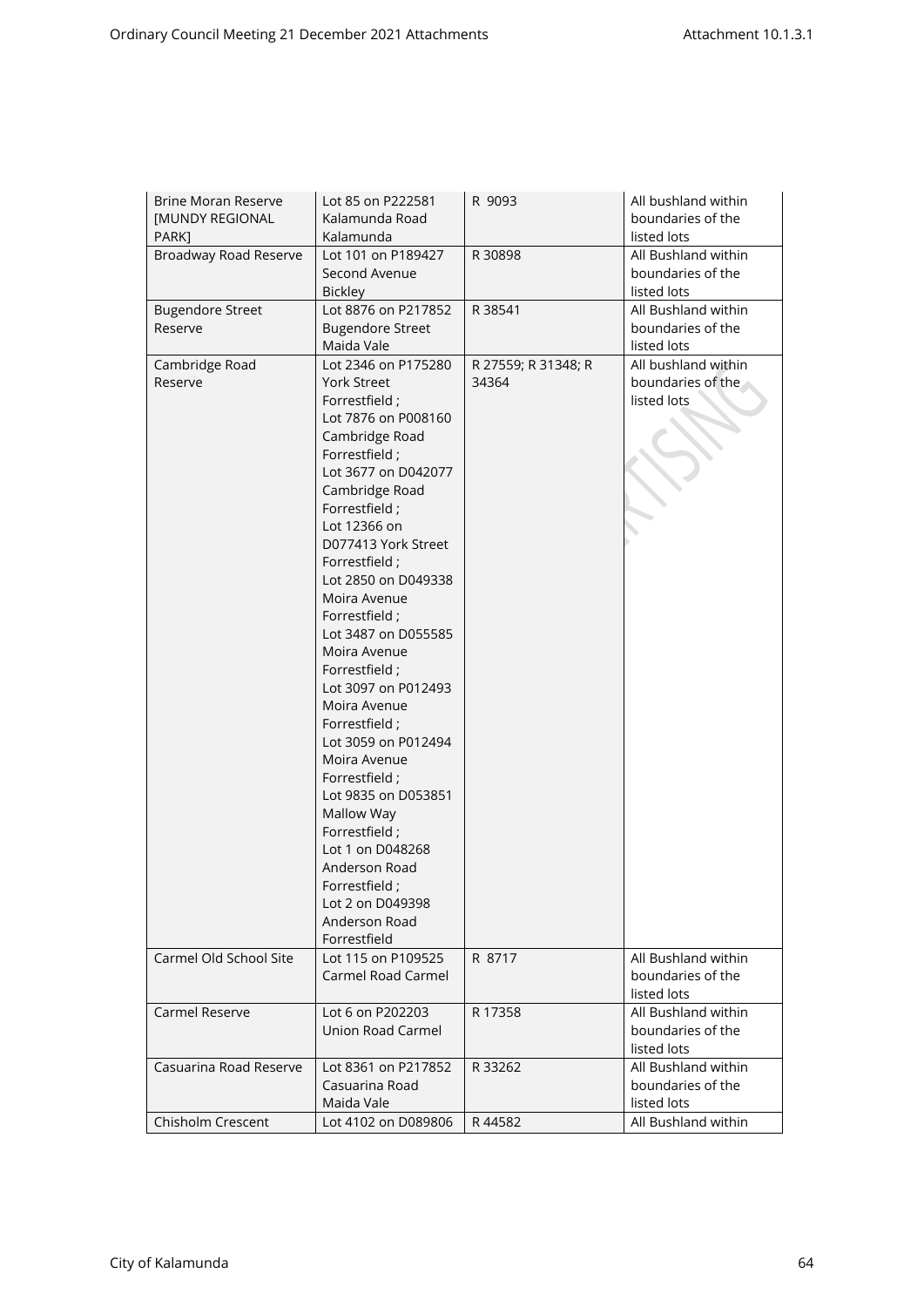| Reserve                      | <b>Chisholm Crescent</b> |         | boundaries of the   |
|------------------------------|--------------------------|---------|---------------------|
|                              | Kewdale                  |         | listed lots         |
| City of Kalamunda            | Lot 500 on P407010       | R 36023 | All bushland within |
| <b>Administration Office</b> | Railway Road             |         | boundaries of the   |
|                              | Kalamunda                |         | listed lots         |
| Crayden Road Reserve         | Lot 515 on D033801       | R 28860 | All bushland within |
|                              | Crayden Road             |         | boundaries of the   |
|                              | Kalamunda                |         | listed lots         |
| Crocus Road Reserve          | Lot 610 on P192596       | R 24130 | All bushland within |
|                              | Chaucer Way              |         | boundaries of the   |
|                              | Kalamunda;               |         | listed lots         |
|                              | Lot 3729 on P010592      |         |                     |
|                              | Robusta Road             |         |                     |
|                              | Kalamunda;               |         |                     |
|                              | Lot 3034 on P012152      |         |                     |
|                              | Crocus Road              |         |                     |
|                              | Kalamunda;               |         |                     |
|                              | Lot 1285 on D018747      |         |                     |
|                              | Crocus Road              |         |                     |
|                              | Kalamunda                |         |                     |
| Crumpet Creek Reserve        | Lot 2124 on P008814      | R 29013 | All bushland within |
|                              | Marie Way                |         | boundaries of the   |
|                              | Kalamunda                |         | listed lots         |
| Crumpet Creek Reserve        | Lot 11050 on             | R 37218 | All Bushland within |
| $\overline{2}$               | P014762                  |         | boundaries of the   |
|                              | Leschenaultia Way        |         | listed lots         |
|                              | Maida Vale ;             |         |                     |
|                              | Lot 10176 on             |         |                     |
|                              | P013343 Dampiera         |         |                     |
|                              | Court Maida Vale ;       |         |                     |
|                              | Lot 10220 on             |         |                     |
|                              | D059765 Dampiera         |         |                     |
|                              | Court Maida Vale;        |         |                     |
|                              | Lot 12026 on             |         |                     |
|                              | D085438 Holmes           |         |                     |
|                              | Road Maida Vale          |         |                     |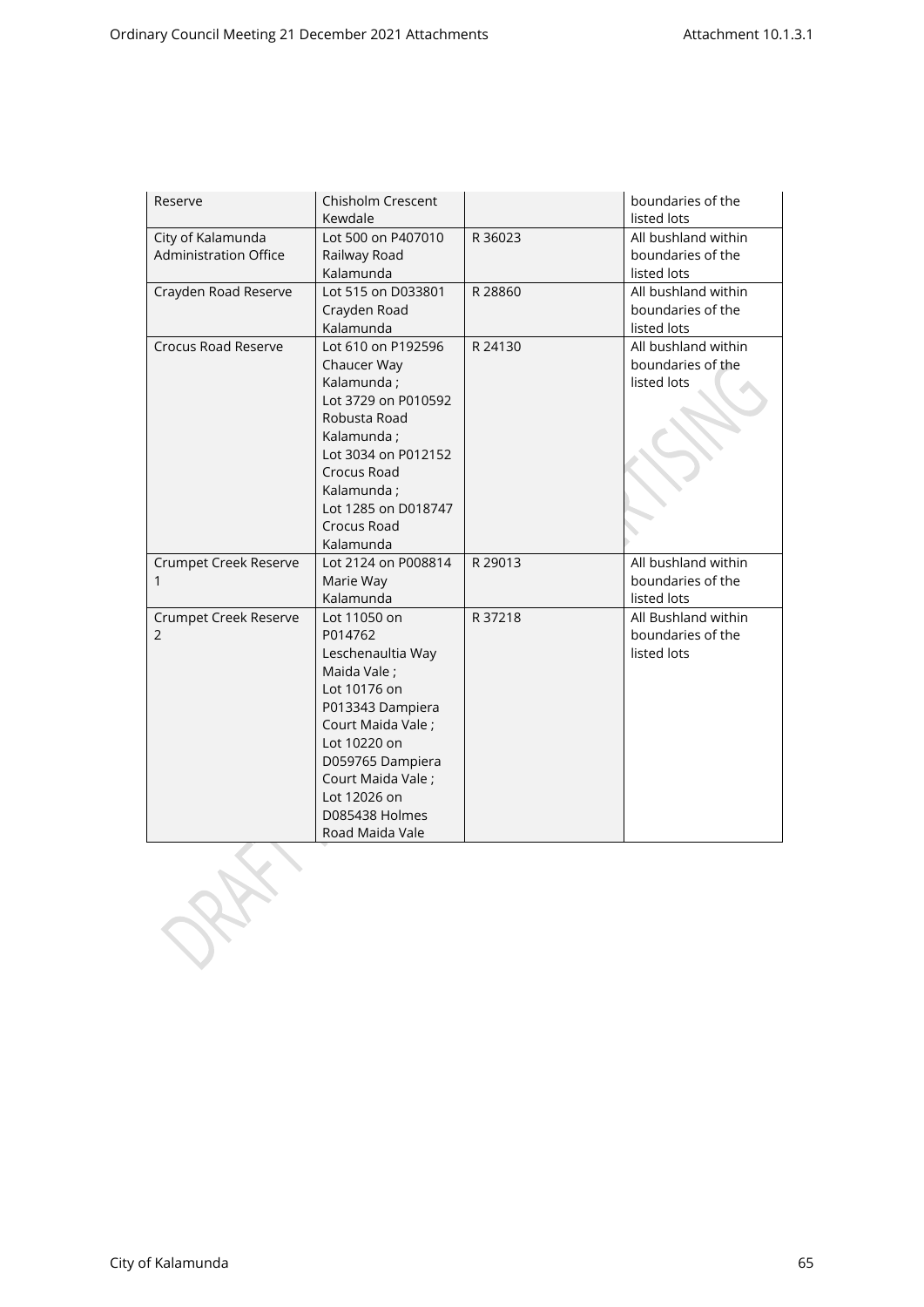| Crumpet Creek Reserve<br>2 | Lot 501 on P059259<br>Sultana Road<br>Forrestfield<br>Lot 10549 on<br>P013678 Brewer<br>Road Maida Vale;<br>Lot 10271 on<br>P013588 Sultana<br>Road Maida Vale<br>Lot 10549 on<br>P013678 Brewer<br>Road Maida Vale;<br>Lot 11634 on<br>D079635 Brewer<br>Road Maida Vale;<br>Lot 10745 on<br>P015060 Brewer<br>Road Maida Vale<br>Lot 552 on P417844<br>Sultana Road East,<br>Maida Vale. | R 37650                      | All bushland within<br>boundaries of the<br>listed lots |
|----------------------------|--------------------------------------------------------------------------------------------------------------------------------------------------------------------------------------------------------------------------------------------------------------------------------------------------------------------------------------------------------------------------------------------|------------------------------|---------------------------------------------------------|
| Dixon Road Reserve 1       | Lot 2455 on P009456<br>Dixon Road<br>Kalamunda                                                                                                                                                                                                                                                                                                                                             | R 31842                      | All bushland within<br>boundaries of the<br>listed lots |
| East Terrace Reserve       | Lot 591 on P182723<br><b>East Terrace</b><br>Kalamunda                                                                                                                                                                                                                                                                                                                                     | R 35412                      | All bushland within<br>boundaries of the<br>listed lots |
| Edinburgh Road Reserve     | Lot 7885 on P008193<br>Edinburgh Road<br>Forrestfield;<br>Lot 2439 on D041384<br>Edinburgh Road<br>Forrestfield                                                                                                                                                                                                                                                                            | R 27566                      | All bushland within<br>boundaries of the<br>listed lots |
| Falls Road Reserve         | Lot 552 on P007230<br>Falls Road Lesmurdie                                                                                                                                                                                                                                                                                                                                                 | R 29998                      | All Bushland within<br>boundaries of the<br>listed lots |
| First Avenue Reserve       | Lot 26 on P205160<br>Lawnbrook Road<br><b>Bickley</b>                                                                                                                                                                                                                                                                                                                                      | R 39948                      | All Bushland within<br>boundaries of the<br>listed lots |
| <b>Fleming Reserve</b>     | Lot 11072 on<br>P188672 Newburn<br>Road High Wycombe                                                                                                                                                                                                                                                                                                                                       | R 39218                      | All bushland within<br>boundaries of the<br>listed lots |
| Fred Eversden Reserve      | Lot 180 on P027571<br>Falls Road Lesmurdie                                                                                                                                                                                                                                                                                                                                                 | R 23383                      | All bushland within<br>boundaries of the<br>listed lots |
| Garden Brook Estate        | Lot 11402 on<br>P014269 Dawson<br>Avenue Forrestfield;<br>Lot 13603 on<br>P023589 Peach tree<br>Way Forrestfield;<br>Lot 13602 on                                                                                                                                                                                                                                                          | R 41644; R 38597; R<br>33912 | All bushland within<br>boundaries of the<br>listed lots |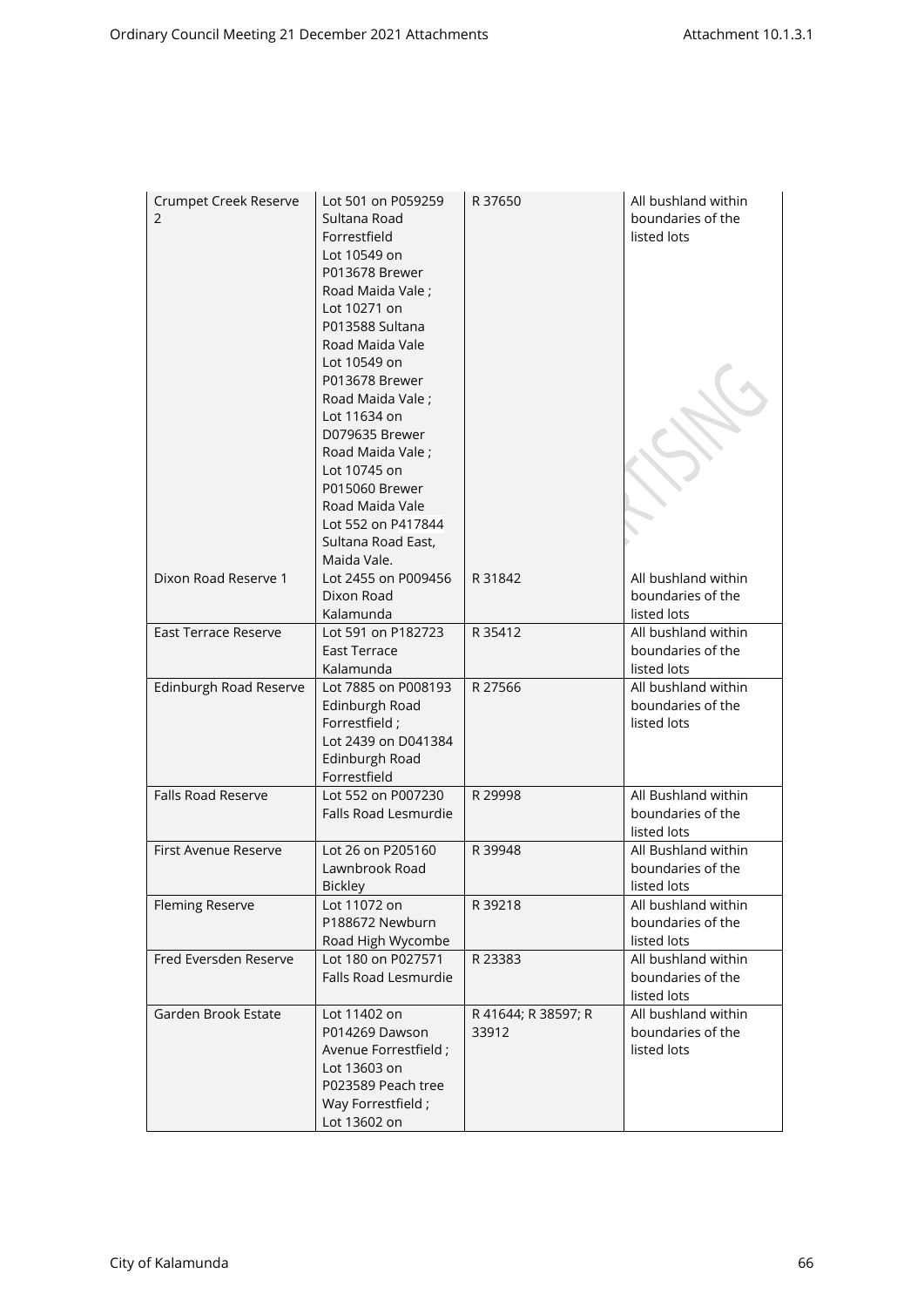|                                              | P023588 Plane tree<br>Green Forrestfield ;<br>Lot 10512 on<br>P014269 Dawson<br>Avenue Forrestfield ;<br>Lot 2770 on P011287<br>Cypress Road<br>Forrestfield                                                                                                                                                                                                              |                  |                                                         |
|----------------------------------------------|---------------------------------------------------------------------------------------------------------------------------------------------------------------------------------------------------------------------------------------------------------------------------------------------------------------------------------------------------------------------------|------------------|---------------------------------------------------------|
| George Spriggs Reserve                       | Lot 810 on P202178<br>Francais Road<br>Pickering brook;<br>Lot 809 on P202178<br><b>Weston Road</b><br>Pickering brook                                                                                                                                                                                                                                                    | R 52678          | All bushland within<br>boundaries of the<br>listed lots |
| Gillings Parade POS                          | Lot 486 on P402499<br>Lancelot Green<br>Wattle Grove ;<br>Lot 846 on P055098<br><b>Gillings Parade Wattle</b><br>Grove:<br>Lot 8002 on P055799<br>Gillings Parade Wattle<br>Grove ;<br>Lot 400 on P051025<br><b>Gillings Parade Wattle</b><br>Grove ;<br>Lot 4983 on P039495<br><b>Gillings Parade Wattle</b><br>Grove ;<br>Lot 2 on D023278<br>Hale Road Wattle<br>Grove | R 52090; R 47767 | All bushland within<br>boundaries of the<br>listed lots |
| Gladys Road Reserve                          | Lot 472 on D030944<br>Gladys Road<br>Lesmurdie                                                                                                                                                                                                                                                                                                                            | R 27817          | All Bushland within<br>boundaries of the<br>listed lots |
| Gooseberry Hill<br><b>Recreation Reserve</b> | Lot 1240 on P404439<br>Hill street Gooseberry<br>Hill                                                                                                                                                                                                                                                                                                                     | R 23040          | All bushland within<br>boundaries of the<br>listed lots |
| <b>Grass Tree Reserve</b>                    | Lot 501 on P065823<br>Maamba Road Wattle<br>Grove                                                                                                                                                                                                                                                                                                                         | R 50985          | All Bushland within<br>boundaries of the<br>listed lots |
| <b>Guppy Road Reserve</b>                    | Lot 22 on P202204<br><b>Guppy Road</b><br>Kalamunda                                                                                                                                                                                                                                                                                                                       | R 17503          | All bushland within<br>boundaries of the<br>listed lots |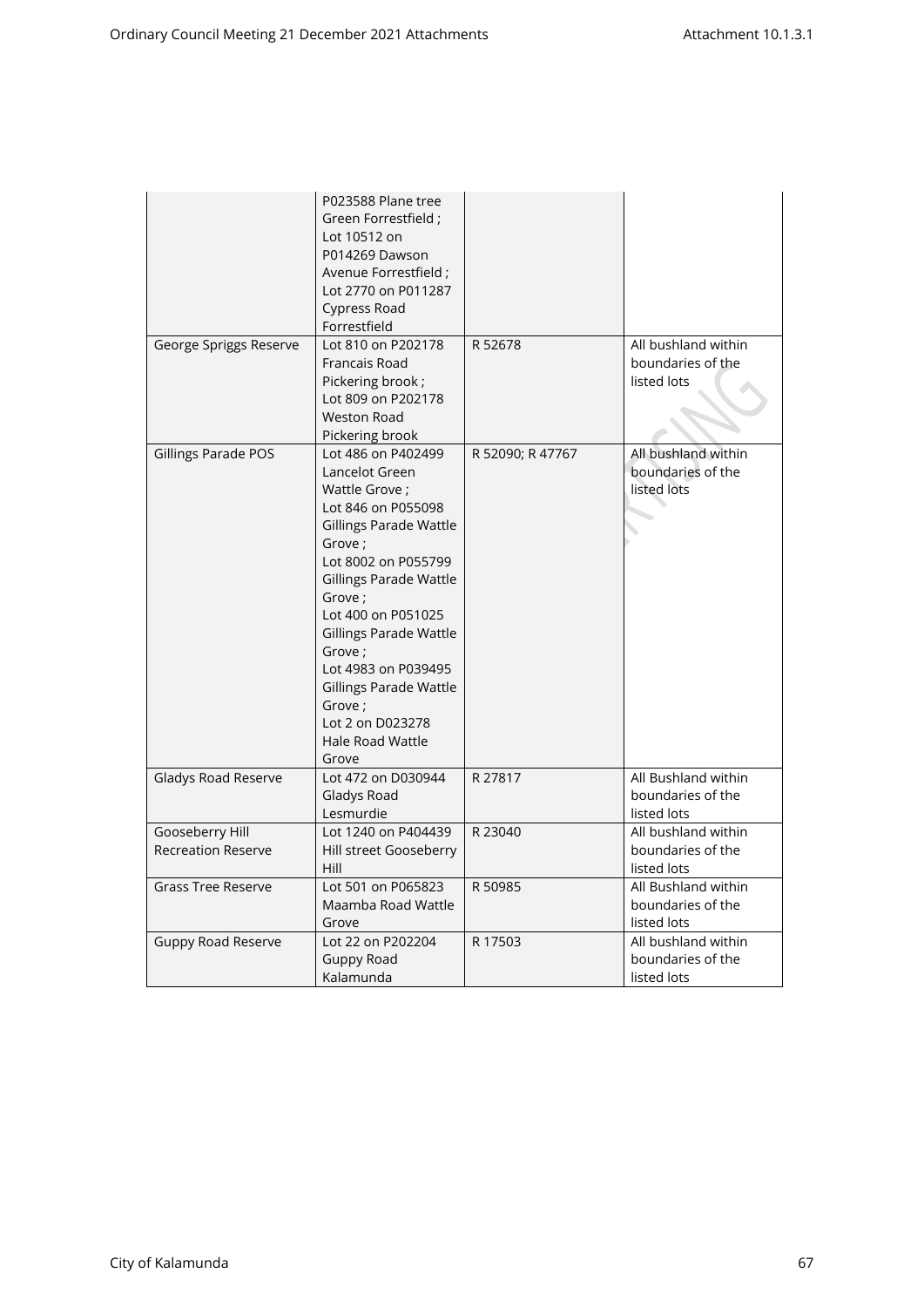| Hale Road Easement                  | Lot 10721 on<br>D055286 Begonia<br>Way Forrestfield<br>Lot 120 on D055578<br>Stringybark Drive<br>Forrestfield;<br>Lot 97 on D053969<br>Hale Road<br>Forrestfield; | R 34857; R 44260; R<br>34250 | All bushland within<br>boundaries of the<br>listed lots                 |
|-------------------------------------|--------------------------------------------------------------------------------------------------------------------------------------------------------------------|------------------------------|-------------------------------------------------------------------------|
| Hartfield Park                      | Lot 3000 on P044636<br>Hale Road<br>Forrestfield                                                                                                                   | R 17098                      | All areas within<br>boundaries of the<br>listed lots                    |
| Hartfield Park                      | Lot 3001 on P044636<br><b>Hale Road Wattle</b><br>Grove                                                                                                            | R 17098                      | All bushland within<br>boundaries of the<br>listed lots                 |
| Hartfield Road Creekline<br>Reserve | Lot 802 on P048836<br>Lewis Road Wattle<br>Grove                                                                                                                   | R49463                       | All Bushland within<br>boundaries of the<br>listed lots                 |
| Hartfield Road Reserve              | Lot 3486 on D050253<br>Hartfield Road Wattle<br>Grove                                                                                                              | R 39253                      | All Bushland within<br>boundaries of the<br>listed lots                 |
| Hawtin Road Reserve 1               | Lot 10572 on<br>D052799 Hawtin<br>Road Maida Vale<br>Lot 88 on P076893<br>Maida Vale Road<br>Maida Vale                                                            | R 27792<br>R48084            | All bushland within<br>boundaries of the<br>listed lots                 |
| Hawtin Road Reserve 1               | Lot 10572 on<br>D052799 Hawtin<br>Road Maida Vale;<br>Lot 7936 on D030681<br>Hawtin Road Maida<br>Vale                                                             | R 27792                      | All Bushland within<br>boundaries of the<br>listed lots                 |
| Hawtin Road Reserve 2               | Lot 11034 on<br>P013984 Hawtin Road<br>Maida Vale                                                                                                                  | R40275                       | All bushland within<br>boundaries of the<br>listed lots                 |
| Headingly Road Reserve              | Lot 2 on P120090<br><b>Headingly Road</b><br>Kalamunda;<br>Lot 1 on P120090<br><b>Headingly Road</b><br>Kalamunda                                                  | R 31117                      | All bushland within<br>boundaries of the<br>listed lots                 |
| Hedley Jorgensen Park               | Lot 503 on P062578<br><b>Crescent Road</b><br>Kalamunda                                                                                                            | R 50554                      | All Bushland and<br>parkland within<br>boundaries of the<br>listed lots |
| Holly West Way Reserve              | Lot 3311 on D043070<br>Holly Way Kalamunda                                                                                                                         | R 37699                      | All bushland within<br>boundaries of the<br>listed lots                 |
| Holmes Road Drainage                | Lot 9892 on D053048                                                                                                                                                | R 35684                      | All bushland within                                                     |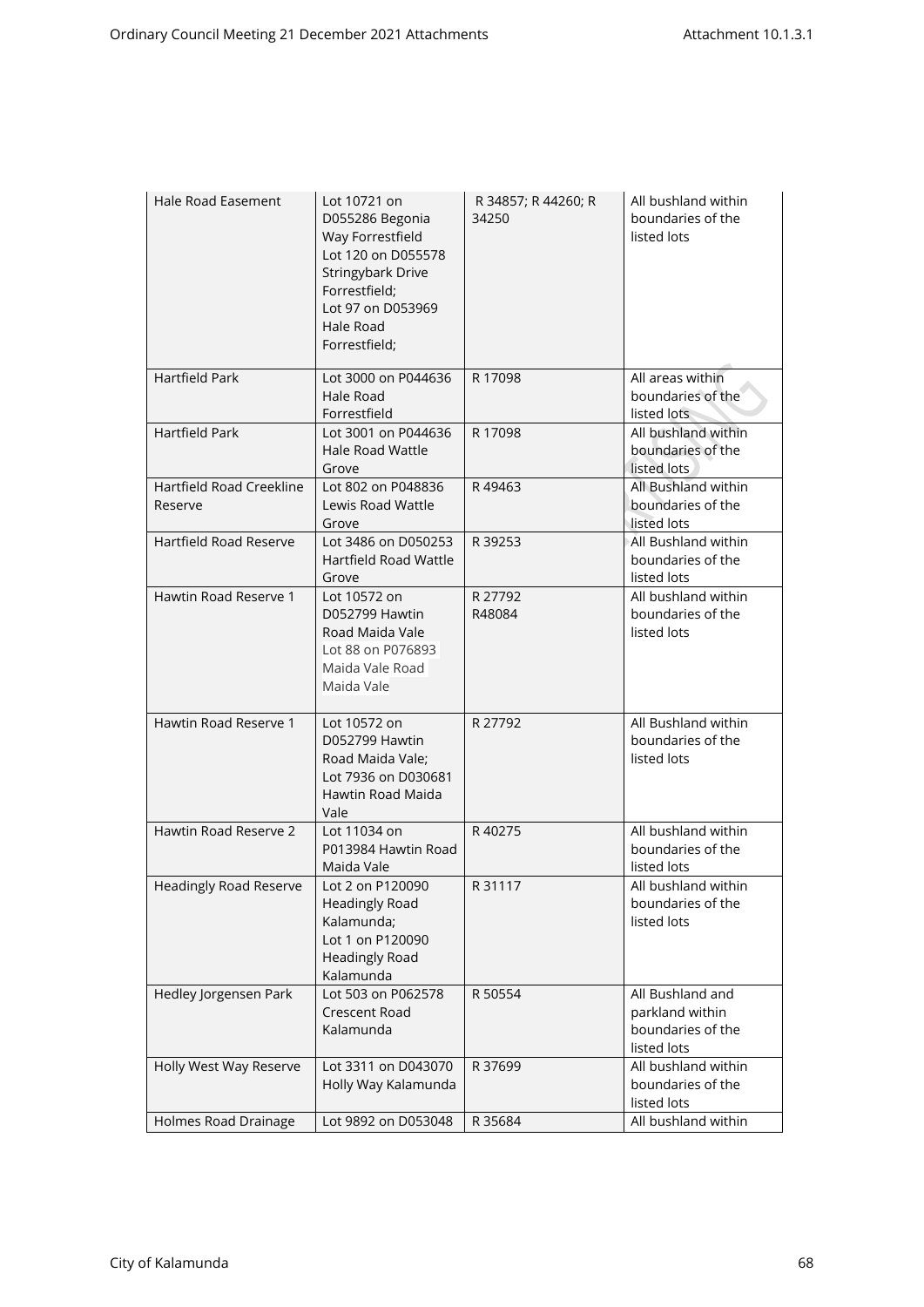| Reserve                  | Holmes Road                          |                  | boundaries of the                        |
|--------------------------|--------------------------------------|------------------|------------------------------------------|
|                          | Forrestfield                         |                  | listed lots                              |
| Hugh Sanderson           | Lot 2824 on D043004                  | R 34183          | All areas within                         |
| Reserve                  | Chislehurst Road                     |                  | boundaries of the                        |
|                          | Lesmurdie                            |                  | listed lots                              |
| Huntley Street Reserve   | Lot 224 on P130094                   | R 27899          | All bushland within                      |
|                          | <b>Huntley Street</b>                |                  | boundaries of the                        |
|                          | Gooseberry Hill                      |                  | listed lots                              |
| Huntley Street Reserve   | Lot 217 on P130094                   | R 27899          | All bushland within                      |
|                          | Peoples Avenue                       |                  | boundaries of the                        |
|                          | Gooseberry Hill;                     |                  | listed lots                              |
|                          | Lot 216 on P130094                   |                  |                                          |
|                          | <b>Williams Street</b>               |                  |                                          |
|                          | Gooseberry Hill                      |                  |                                          |
| John MacLarty Park       | Lot 11600 on                         | R 41731          | All Bushland within                      |
|                          | P015286 Kiandra Way                  |                  | boundaries of the                        |
|                          | High Wycombe;                        |                  | listed lots                              |
|                          | Lot 11548 on                         |                  |                                          |
|                          | P015159 McLarty Way                  |                  |                                          |
|                          | High Wycombe                         |                  |                                          |
| Juniper Way Reserve      | Lot 9642 on D052100                  | R 34722; R 34706 | All Bushland within                      |
|                          | Calliandra Way                       |                  | boundaries of the                        |
|                          | Forrestfield;                        |                  | listed lots                              |
|                          | Lot 9639 on P011612                  |                  |                                          |
|                          | Dawson Avenue                        |                  |                                          |
|                          | Forrestfield                         |                  |                                          |
| Kadina Brook Reserve     | Lot 12034 on                         | R 37219          | All bushland within                      |
|                          | D084927 John Farrant                 |                  | boundaries of the                        |
|                          | Drive Gooseberry Hill                |                  | listed lots                              |
| Kadina Brook Reserve     | Lot 12447 on                         | R 37219          | All bushland within                      |
|                          | D078336 John Farrant                 |                  | boundaries of the                        |
|                          | Drive Gooseberry Hill                |                  | listed lots                              |
| Kadina Park              | Lot 596 on P013485                   | R 37452          | All Bushland within                      |
|                          | Peoples Avenue                       |                  | boundaries of the                        |
|                          | Gooseberry Hill                      |                  | listed lots                              |
| Kalari Drive POS         | Lot 3000 on P041299                  | R48696           | All bushland within                      |
|                          | Kalari Drive Wattle                  |                  | boundaries of the                        |
|                          | Grove;                               |                  | listed lots                              |
|                          | Lot 8001 on P045024                  |                  |                                          |
|                          | Arthur Road Wattle                   |                  |                                          |
|                          | Grove                                |                  |                                          |
| Kershaw Avenue           | Lot 597 on P185384                   | R 26754          | All Bushland within                      |
| Reserve                  | Kershaw Avenue                       |                  | boundaries of the                        |
|                          | Lesmurdie;                           |                  | listed lots                              |
|                          | Lot 438 on P173647                   |                  |                                          |
|                          | Kershaw Avenue                       |                  |                                          |
|                          | Lesmurdie                            |                  |                                          |
| Lascelles Parade Reserve | Lot 8667 on D038828                  | R 31594          | All bushland within                      |
| 1                        | Lascelles Parade                     |                  | boundaries of the                        |
|                          | Gooseberry Hill                      |                  | listed lots                              |
| Laurence Road Reserve    |                                      |                  |                                          |
|                          | Lot 146 on P213798<br>Lesmurdie Road | R 34394          | All bushland within<br>boundaries of the |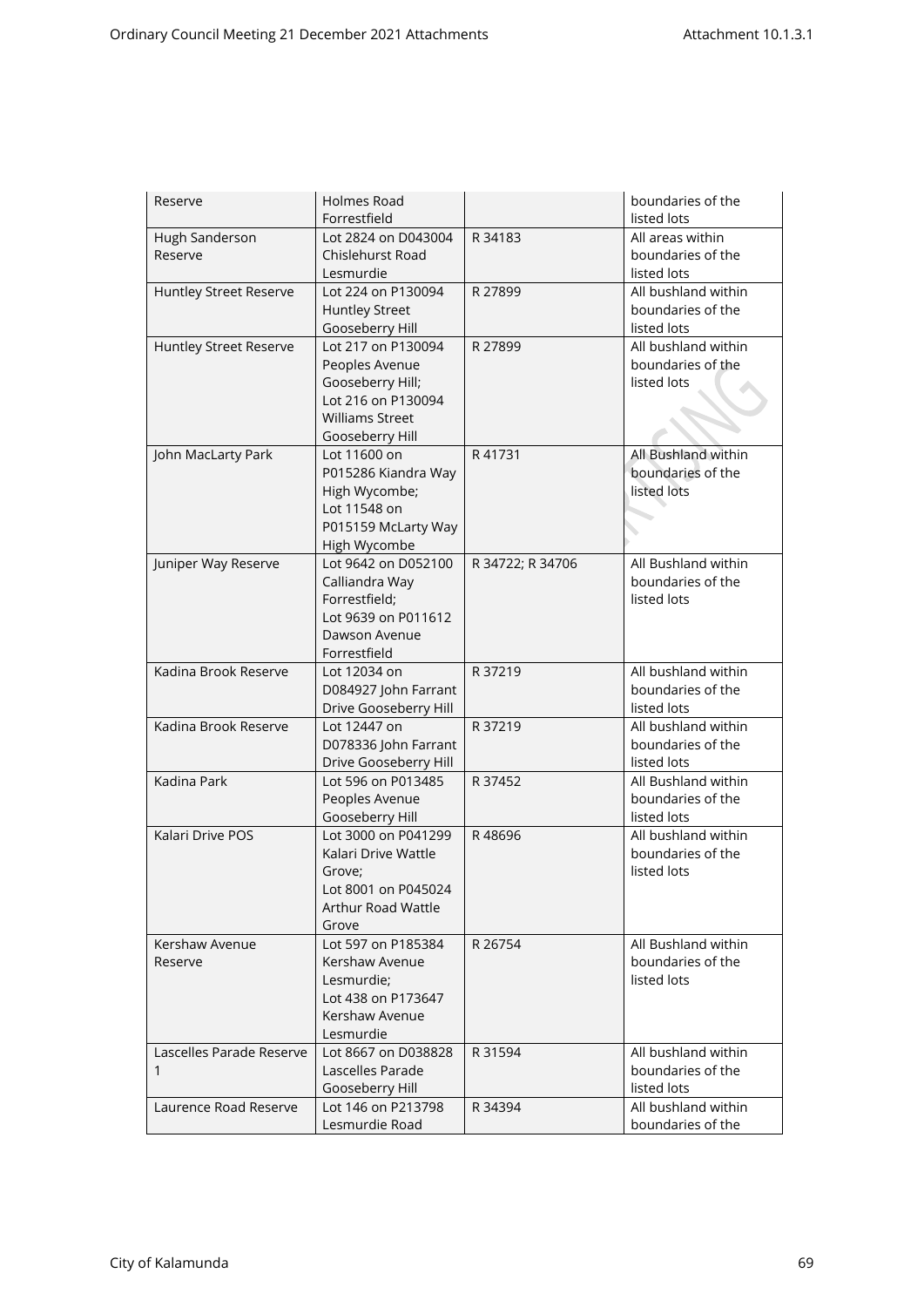|                         | Walliston             |         | listed lots         |
|-------------------------|-----------------------|---------|---------------------|
| Lawley Road Reserve     | Lot 2409 on D041166   | R 31581 | All Bushland within |
|                         | Lawley Road           |         | boundaries of the   |
|                         | Lesmurdie             |         | listed lots         |
| Lawnbrook Road          | Lot 32 on P205160     | R 17574 | All Bushland within |
| Reserve                 | Lawnbrook Road        |         | boundaries of the   |
|                         | Bickley;              |         | listed lots         |
|                         | Lot 31 on P205160     |         |                     |
|                         | Lawnbrook Road        |         |                     |
|                         | Bickley;              |         |                     |
|                         | Lot 30 on P205160     |         |                     |
|                         | Lawnbrook Road        |         |                     |
|                         | <b>Bickley</b>        |         |                     |
| Ledger Road Reserve     | Lot 622 on P035723    | R 27154 | All areas within    |
|                         | Ledger Road           |         | boundaries of the   |
|                         | Gooseberry Hill       |         | listed lots         |
| Ledger Road Reserve (21 | Lot 1879 on P168945   | R 16922 | All areas within    |
| Nimbin Rd)              | Ledger Road           |         | boundaries of the   |
|                         | Gooseberry Hill       |         | listed lots         |
| Lewis Road Reserve      | Lot 2039 on D032421   | R 28344 | All Bushland within |
|                         | Lewis Road Wattle     |         | boundaries of the   |
|                         | Grove                 |         | listed lots         |
| Lions Lookout           | Lot 500 on P059358    | R49560  | All Bushland within |
|                         | Welshpool Road        |         | boundaries of the   |
|                         | Lesmurdie             |         | listed lots         |
| Lower Lesmurdie Falls   | Lot 135 on P003609    |         | All bushland within |
|                         | <b>Waterfall Road</b> |         | boundaries of the   |
|                         | Forrestfield;         |         | listed lots         |
|                         | Lot 134 on P003609    |         |                     |
|                         | Waterfall Road        |         |                     |
|                         | Forrestfield;         |         |                     |
|                         | Lot 136 on P003609    |         |                     |
|                         | <b>Waterfall Road</b> |         |                     |
|                         | Forrestfield;         |         |                     |
|                         | Lot 138 on P003609    |         |                     |
|                         | <b>Waterfall Road</b> |         |                     |
|                         | Forrestfield;         |         |                     |
|                         | Lot 133 on P003609    |         |                     |
|                         | Waterfall Road        |         |                     |
|                         | Forrestfield;         |         |                     |
|                         | Lot 139 on P003609    |         |                     |
|                         | Honey Road            |         |                     |
|                         | Forrestfield;         |         |                     |
|                         | Lot 142 on P003609    |         |                     |
|                         | Palm Terrace          |         |                     |
|                         | Forrestfield:         |         |                     |
|                         | Lot 140 on P003609    |         |                     |
|                         | Palm Terrace          |         |                     |
|                         | Forrestfield:         |         |                     |
|                         | Lot 141 on P003609    |         |                     |
|                         | Palm Terrace          |         |                     |
|                         | Forrestfield          |         |                     |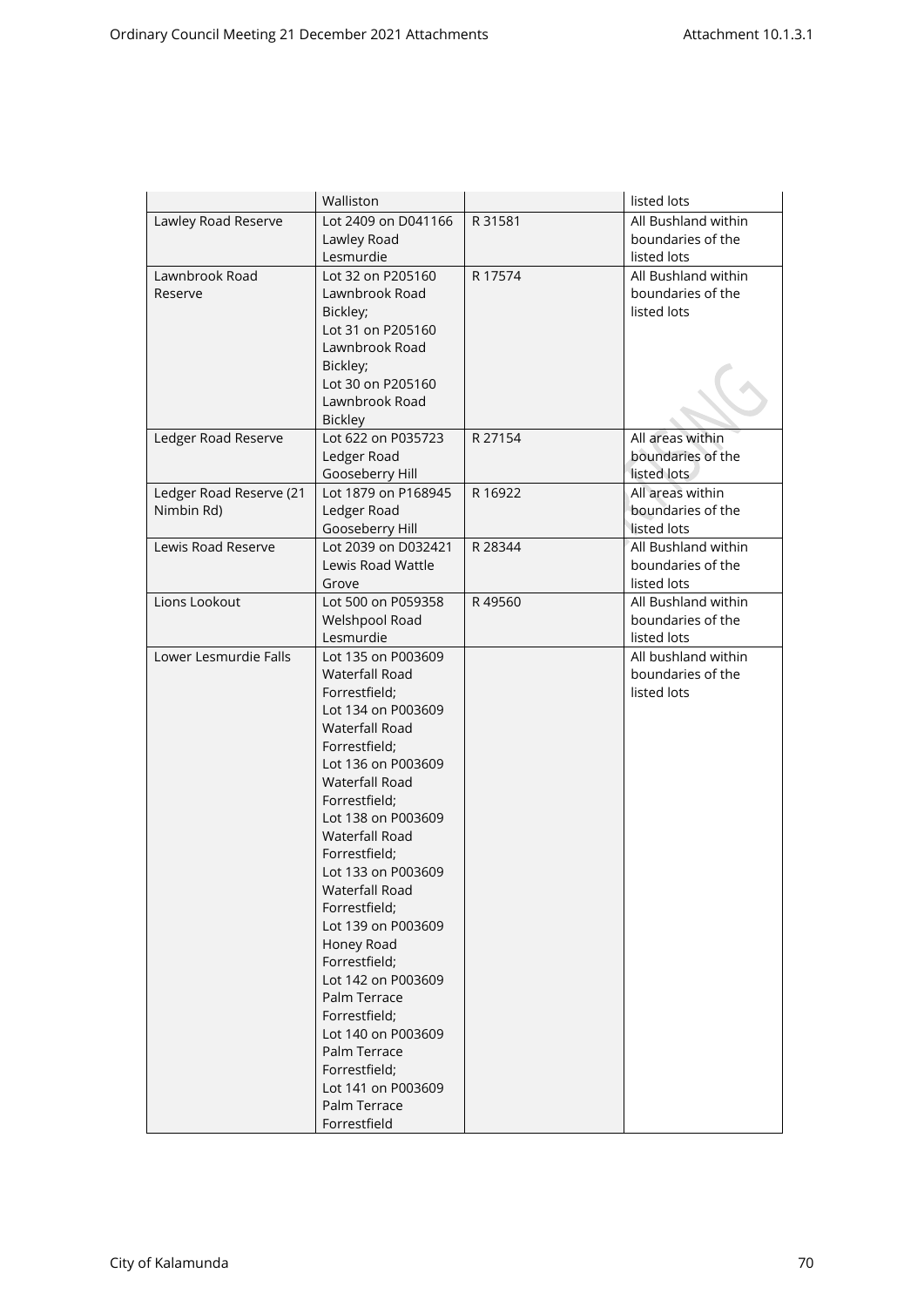| Maamba Road POS                  | Lot 827 on P051028<br>Maamba Road Wattle<br>Grove                                                                                                                                                                                                                                                                                                                                          | R 52403                      | All bushland within<br>boundaries of the<br>listed lots |
|----------------------------------|--------------------------------------------------------------------------------------------------------------------------------------------------------------------------------------------------------------------------------------------------------------------------------------------------------------------------------------------------------------------------------------------|------------------------------|---------------------------------------------------------|
| Maida Vale Recreation<br>Reserve | Lot 11583 on<br>P217852 Ridge hill<br>Road Maida Vale;<br>Lot 10485 on<br>P009593 Casuarina<br>Road Maida Vale                                                                                                                                                                                                                                                                             | R 14088; R 38489             | All Bushland within<br>boundaries of the<br>listed lots |
| Markham Road Reserve             | Lot 9463 on P182008<br>Cyril Road High<br>Wycombe;<br>Lot 9462 on P182008<br>Markham Road High<br>Wycombe;<br>Lot 7271 on P007487<br>Markham Road High<br>Wycombe                                                                                                                                                                                                                          | R 36298; R 36299; R<br>26063 | All Bushland within<br>boundaries of the<br>listed lots |
| Marko Travicich Reserve          | Lot 109 on P166808<br>Reeds Road Carmel:<br>Lot 93 on P110072<br>Carmel Road Carmel                                                                                                                                                                                                                                                                                                        | R 15470                      | All Bushland within<br>boundaries of the<br>listed lots |
| Mary Drive Reserve               | Lot 436 on P006748<br>Mary Drive<br>Lesmurdie                                                                                                                                                                                                                                                                                                                                              | R 26557                      | All Bushland within<br>boundaries of the<br>listed lots |
| Meloway Drive Reserve            | Lot 9920 on D045416<br>Kalamunda Road<br>Maida Vale;<br>Lot 9314 on D047177<br>Meloway Drive Maida<br>Vale;<br>Lot 8882 on D043692<br>Meloway Drive Maida<br>Vale;<br>Lot 8369 on D033545<br>Meloway Drive Maida<br>Vale;<br>Lot 2 on D060837<br>Meloway Drive Maida<br>Vale;<br>Lot 9324 on D047181<br>Meloway Drive Maida<br>Vale;<br>Lot 9393 on P011273<br>Meloway Drive Maida<br>Vale | R 32108; R 29519             | All bushland within<br>boundaries of the<br>listed lots |
| Millson Reserve                  | Lot 12589 on<br>P192761 Millson<br>Road Maida Vale;<br>Lot 97 on D059451<br>Hewson Place Maida<br>Vale                                                                                                                                                                                                                                                                                     | R 31954                      | All bushland within<br>boundaries of the<br>listed lots |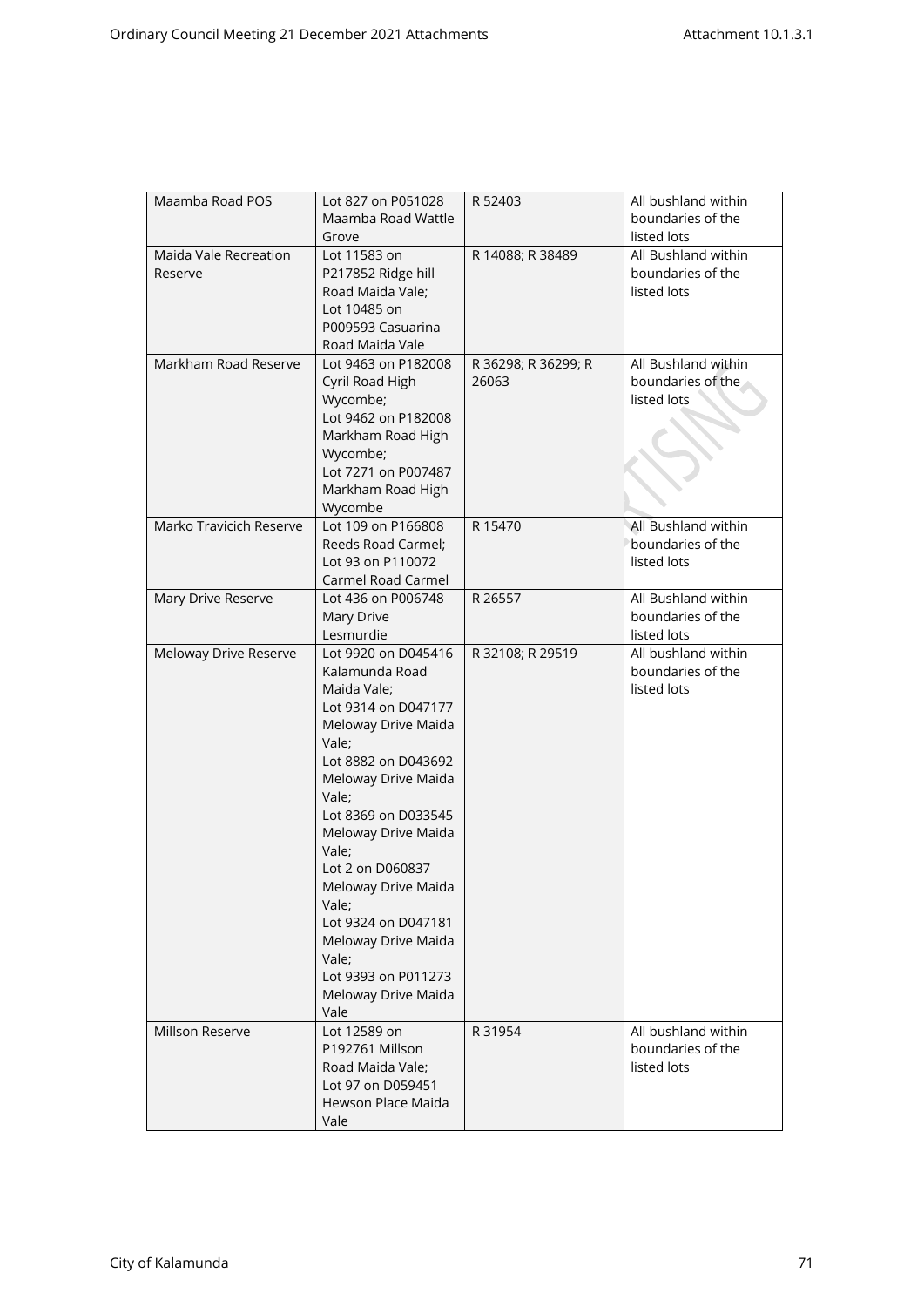| Nangana Way Road<br>Reserve | ROAD Nangana Way<br>Kalamunda | Road Isolation (Type 3<br>P) | All Bushland within<br>road reserve boundary |
|-----------------------------|-------------------------------|------------------------------|----------------------------------------------|
|                             |                               |                              |                                              |
| Neil Tonkin Park            | Lot 3415 on P216656           | R 38569                      | All Bushland within                          |
|                             | Lesmurdie Road                |                              | boundaries of the                            |
|                             | Lesmurdie                     |                              | listed lots                                  |
| Nelson Crescent Reserve     | Lot 2584 on D041854           | R 32713                      | All Bushland within                          |
|                             | Nelson Crescent               |                              | boundaries of the                            |
|                             | Lesmurdie                     |                              | listed lots                                  |
| Norwood Reserve             | Lot 5131 on D009265           | R 22502                      | All bushland within                          |
|                             | Hawtin Road Maida             |                              | boundaries of the                            |
|                             | Vale                          |                              | listed lots                                  |
| Old Bridle Trail            | Lot 10209 on                  | R 37320; R 37662; R          | All bushland within                          |
|                             | P013417 Brae Road             | 50763                        | boundaries of the                            |
|                             | High Wycombe;                 |                              | listed lots                                  |
|                             | Lot 10274 on                  |                              |                                              |
|                             | P013418 Brae Road             |                              |                                              |
|                             | High Wycombe;                 |                              |                                              |
|                             | Lot 78 on P013418             |                              |                                              |
|                             | Brae Road High                |                              |                                              |
|                             | Wycombe                       |                              |                                              |
| Old Yorna Road Reserve      | Lot 2261 on P211285           | R 30142                      | All areas within                             |
|                             | Alpine Road                   |                              | boundaries of the                            |
|                             | Kalamunda                     |                              | listed lots on either                        |
|                             |                               |                              | side of Yorna Road                           |
| Over Avenue Reserve         | Lot 550 on P062110            | R 29041                      | All Bushland within                          |
|                             | Over Avenue                   |                              | boundaries of the                            |
|                             | Lesmurdie                     |                              | listed lots                                  |
| Petunia Street POS          | Lot 3136 on D054426           | R 36241                      | All bushland within                          |
|                             | Petunia Street                |                              | boundaries of the                            |
|                             | Kalamunda                     |                              | listed lots                                  |
| Petunia Street Reserve 1    | Lot 2143 on P008784           | R 29132                      | All Bushland within                          |
|                             | Petunia Street                |                              | boundaries of the                            |
|                             | Kalamunda                     |                              | listed lots                                  |
| Poison Gully Creek          | Lot 13211 on                  | R45989                       | All bushland within                          |
| Reserve                     | P022311 Tree fern             |                              | boundaries of the                            |
|                             | Green Maida Vale              |                              | listed lots                                  |
| Poison Gully Littlefield    | Lot 10208 on                  | R 37323; R 36492             | All Bushland within                          |
|                             | P013419 Stewart               |                              | road reserve boundary                        |
|                             | Road High Wycombe;            |                              |                                              |
|                             | Lot 14161 on                  |                              |                                              |
|                             | P024078 Littlefield           |                              |                                              |
|                             | Road High Wycombe;            |                              |                                              |
|                             | Lot 12372 on                  |                              |                                              |
|                             | D075676 Brae Road             |                              |                                              |
|                             | High Wycombe;                 |                              |                                              |
|                             | Lot 10273 on                  |                              |                                              |
|                             | P013418 Littlefield           |                              |                                              |
|                             | Road High Wycombe;            |                              |                                              |
|                             | Lot 10051 on                  |                              |                                              |
|                             | D057067 Littlefield           |                              |                                              |
|                             | Road High Wycombe             |                              |                                              |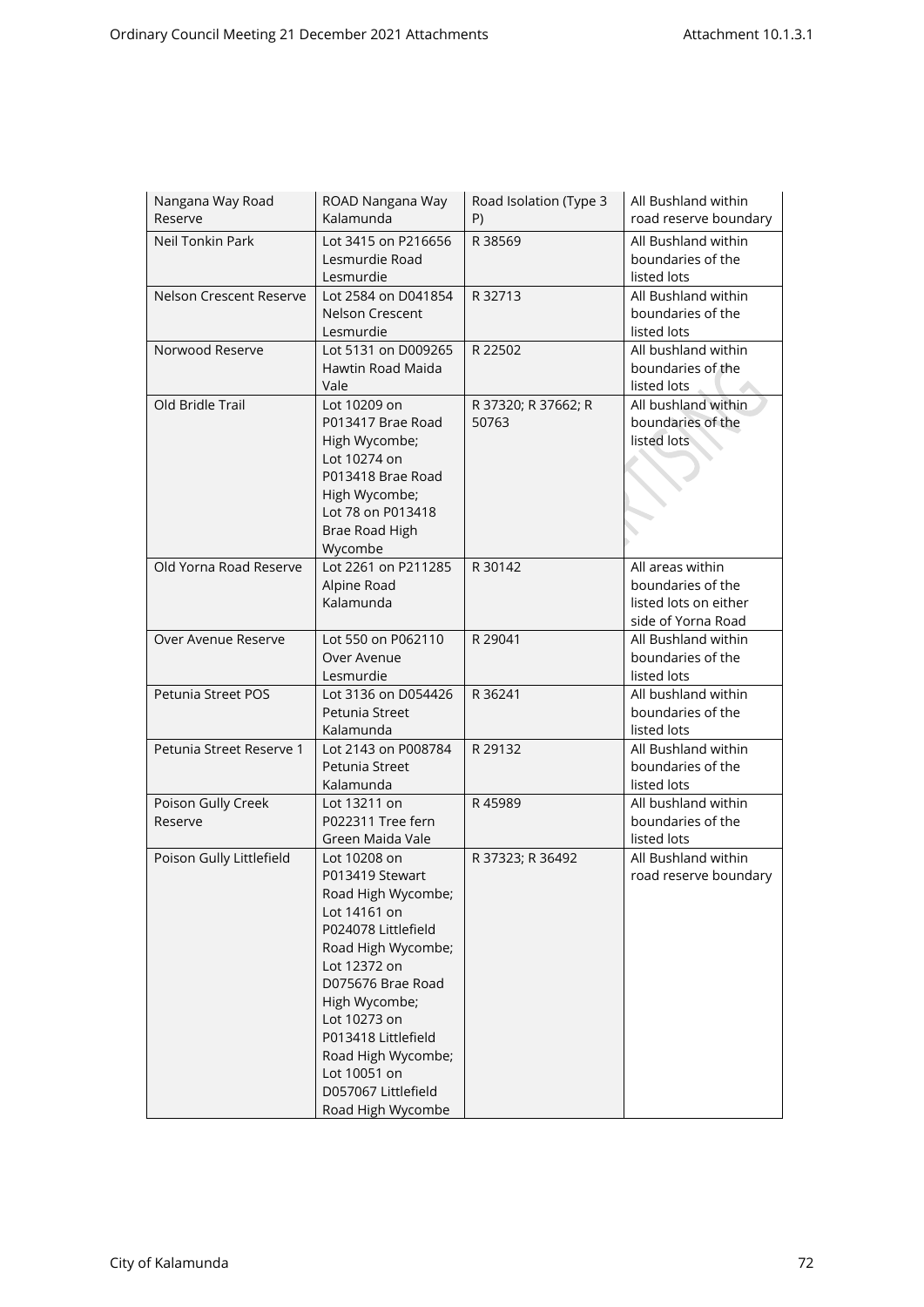| Poison Gully Milner                                                 | Lot 12579 on<br>D054118 Milner Road<br>High Wycombe;<br>Lot 12569 on<br>P021016 Jaeger Court<br>High Wycombe                                                           | R 36492 | All bushland within<br>boundaries of the<br>listed lots |
|---------------------------------------------------------------------|------------------------------------------------------------------------------------------------------------------------------------------------------------------------|---------|---------------------------------------------------------|
| Poison Gully Pinker<br>Crescent                                     | Lot 3001 on P053264<br>Baza Gardens Maida<br>Vale;<br>Lot 3000 on P042360<br>Maida Vale Road<br>Maida Vale:<br>Lot 15511 on<br>P041214 Myerson<br>Crescent Maida Vale  | R48084  | All bushland within<br>boundaries of the<br>listed lots |
| Poison Gully Springvale                                             | Lot 13225 on<br><b>P022897 Larine</b><br>Gardens High<br>Wycombe;<br>Lot 10368 on<br>D052130 Littlefield<br>Road High Wycombe                                          | R 36492 | All bushland within<br>boundaries of the<br>listed lots |
| Poison Gully West                                                   | Lot 10999 on<br>P015648 Dundas<br>Road High Wycombe;<br>Lot 11084 on<br>D072842 Maida Vale<br>Road High Wycombe;<br>Lot 11048 on<br>P188248 Mack Place<br>High Wycombe | R40228  | All bushland within<br>boundaries of the<br>listed lots |
| Preece Court Reserve                                                | Lot 11775 on<br>P018295 Preece<br>Court Forrestfield                                                                                                                   | R42353  | All bushland within<br>boundaries of the<br>listed lots |
| Quenda Creek                                                        | Lot 10177 on<br>D058802 John Farrant<br>Drive Gooseberry Hill;<br>Lot 10858 on<br>P030819 Ridge hill<br>Road Gooseberry Hill                                           | R 37219 | All bushland within<br>boundaries of the<br>listed lots |
| Quenda Creek Reserve                                                | Lot 8227 on P008496<br>Kalamatta Way<br>Gooseberry Hill                                                                                                                | R 28735 | All bushland within<br>boundaries of the<br>listed lots |
| Railway Heritage Trail<br>[Lascelles Parade to<br>Elizabeth Street] | Lot 7782 on SWAN<br>Location 7782<br>Railway Road<br>Gooseberry Hill;<br>(80) on CANNING<br>Location 1947<br>Railway Road<br>Gooseberry Hill;<br>(80) on SWAN          | R 27799 | All Bushland within<br>boundaries of the<br>listed lots |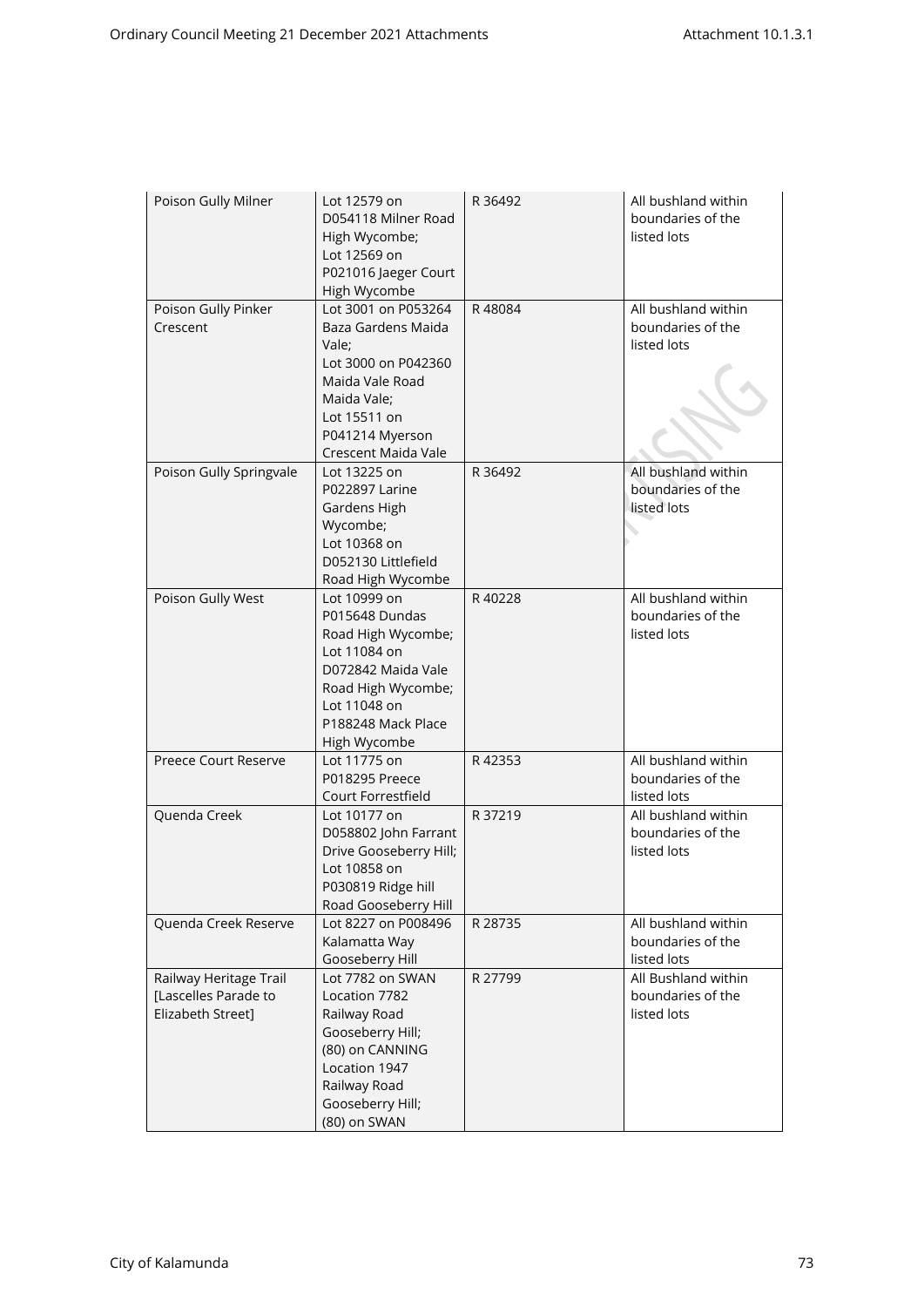|                                                                      | Location 7782<br>Railway Road<br>Gooseberry Hill                                                                                                                                                                                                                            |                                       |                                                         |
|----------------------------------------------------------------------|-----------------------------------------------------------------------------------------------------------------------------------------------------------------------------------------------------------------------------------------------------------------------------|---------------------------------------|---------------------------------------------------------|
| Railway Heritage Trail<br>[Mundaring Weir Road<br>to Collins Road]   | Lot 443 on P214176<br>Railway Road<br>Kalamunda:<br>Lot 444 on P214176<br>Railway Road<br>Kalamunda;<br>Lot 372 on P214176<br>Mundaring weir Road<br>Kalamunda;<br>Lot 422 on P207441<br>Dixon Road<br>Kalamunda;<br>Lot 435 on P171164<br><b>Collins Road</b><br>Kalamunda | R 25574; R 28545; R<br>22576; R 26843 | All bushland within<br>boundaries of the<br>listed lots |
| Railway Heritage Trail<br>[Schmitt Road to Boronia<br>Road]          | Lot 568 on P091606<br>Schmitt Road<br>Kalamunda;<br>Lot 58 on P240268<br><b>Collins Road</b><br>Kalamunda;<br>Lot 1949 on P241759<br>Lesmurdie Road<br>Walliston;<br>Lot 174 on P193225<br>Boronia Road<br>Walliston;                                                       | R 30086; R 40367; R<br>27800          | All bushland within<br>boundaries of the<br>listed lots |
| Railway Heritage Trail<br>[Schmitt Road to<br>Lesmurdie Road East]   | Lot 58 on P240268<br><b>Collins Road</b><br>Kalamunda;                                                                                                                                                                                                                      | R40367                                | All bushland within<br>boundaries of the<br>listed lots |
| Railway Heritage Trail<br>[Glenisla Road to<br>Pickering Brook Road] | Lot 319 on P064846<br>Canning Road<br>Carmel;<br>Lot 320 on P064846<br>Canning Road<br>Carmel;<br>Lot 321 on P064846<br>Pickering Brook Road<br>Carmel;                                                                                                                     | R 27801                               | All Bushland within<br>boundaries of the<br>listed lots |
| Railway Heritage Trail<br>[Halleendale Road]                         | Lot 142 on P176290<br>Halleendale Road<br>Walliston;<br>Lot 179 on P193225<br>Boronia Road<br>Walliston;<br>Lot 5 on D014851                                                                                                                                                | R 30924; R 17086                      | All Bushland within<br>boundaries of the<br>listed lots |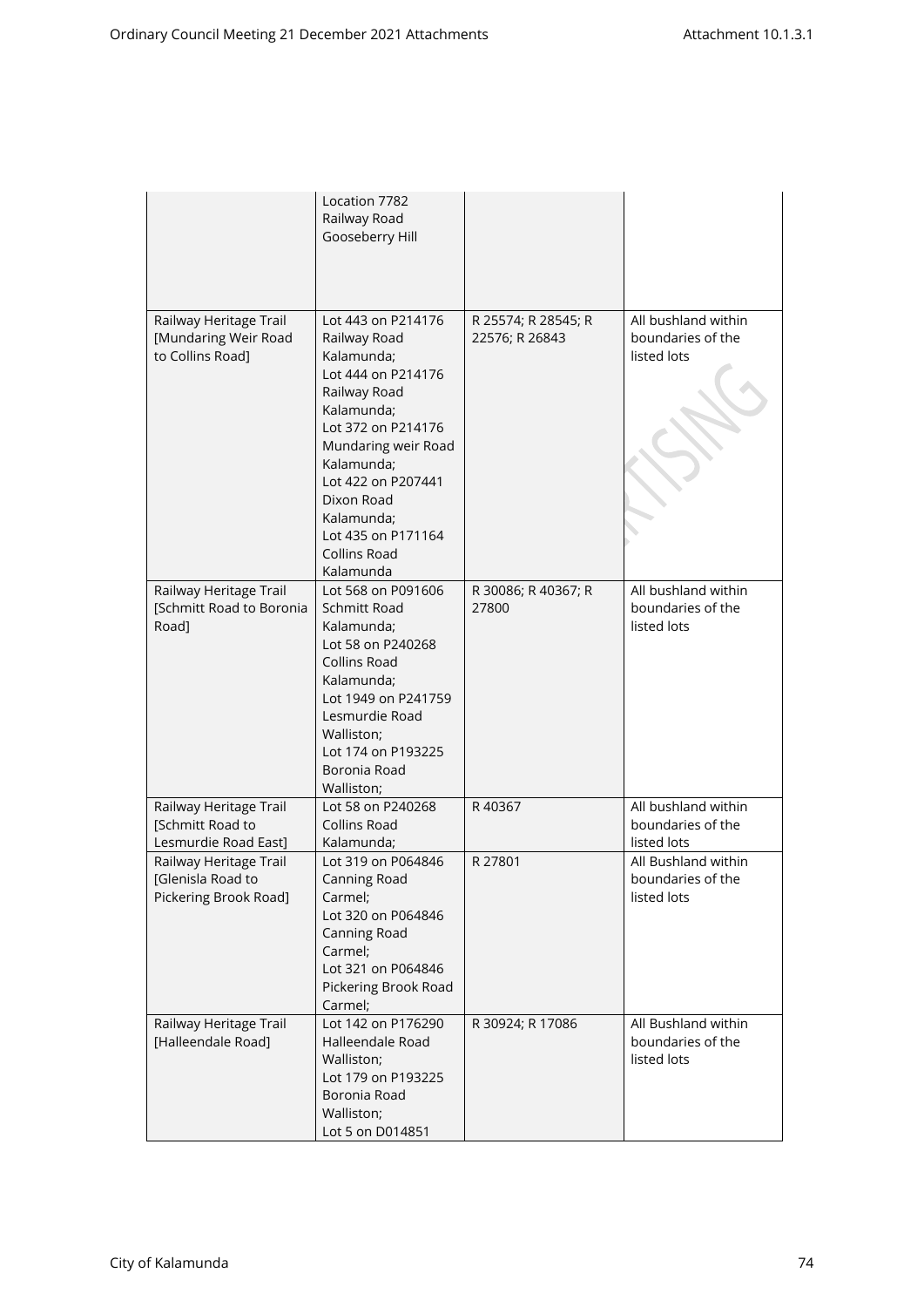|                                                                       | Lawnbrook Road<br>Walliston;                                                                                                  |         |                                                            |
|-----------------------------------------------------------------------|-------------------------------------------------------------------------------------------------------------------------------|---------|------------------------------------------------------------|
| Railway Heritage Trail<br>[Lesmurdie Road East to<br>Palmateer Drive] | Lot 1949 on P241759<br>Lesmurdie Road East<br>Walliston;                                                                      | R 27800 | All bushland within<br>boundaries of the<br>listed lots    |
| Ray Owen Reserve                                                      | Lot 581 on P071883<br>Gladys Road<br>Lesmurdie;<br>Lot 140 on P222583<br>Gladys Road<br>Lesmurdie                             | R 26127 | All areas within<br>boundaries of the<br>listed lots       |
| Ridge Hill Road Bridle<br>Trail                                       | Lot 10299 on<br>P013566 Ridge hill<br>Road Gooseberry Hill                                                                    | R 37762 | All bushland within<br>boundaries of the<br>listed lots    |
| Robertson Road PAW<br>Reserve                                         | Lot 8920 on P185420<br>Robertson Road<br>Gooseberry Hill                                                                      | R 32291 | All bushland within<br>boundaries of the<br>listed lots    |
| Schipp Road Reserve                                                   | (161) on CANNING<br>Location 699<br>Hummerston Road<br>Piesse Brook                                                           | R 17343 | All bushland within<br>boundaries of the<br>listed reserve |
| Smokebush Place<br><b>Bushland</b>                                    | Lot 50 on D033847<br>Smokebush Place<br>High Wycombe;                                                                         |         | All Bushland within<br>boundaries of the<br>listed lots    |
| Spring Road North<br>Nature Reserve                                   | Lot 2682 on P010997<br>Spring Road<br>Kalamunda                                                                               | R 33453 | All bushland within<br>boundaries of the<br>listed lots    |
| Spring Road Reserve                                                   | Lot 2360 on D039773<br>Spring Road<br>Kalamunda                                                                               | R 31065 | All bushland within<br>boundaries of the<br>listed lots    |
| Stanhope Road Reserve<br><b>North</b>                                 | Lot 6 on P202204<br>Stanhope Road<br>Kalamunda                                                                                | R 17503 | All bushland within<br>boundaries of the<br>listed lots    |
| Stanhope Road Reserve<br>South                                        | Lot 17 on P202204<br>Guppy Road<br>Kalamunda;<br>Lot 16 on P202204<br>Stanhope Road<br>Kalamunda                              | R 17503 | All bushland within<br>boundaries of the<br>listed lots    |
| Stirkwood Estate<br>Reserve                                           | Lot 4000 on P061515<br>Keane Street<br>Lesmurdie                                                                              | R 50011 | All Bushland within<br>boundaries of the<br>listed lots    |
| Stringybark Drive<br>Reserve                                          | Lot 10222 on<br>D054277 Stringybark<br>Drive Forrestfield;<br>Lot 9550 on D049050<br><b>Stringybark Drive</b><br>Forrestfield | R 34363 | All Bushland within<br>boundaries of the<br>listed lots    |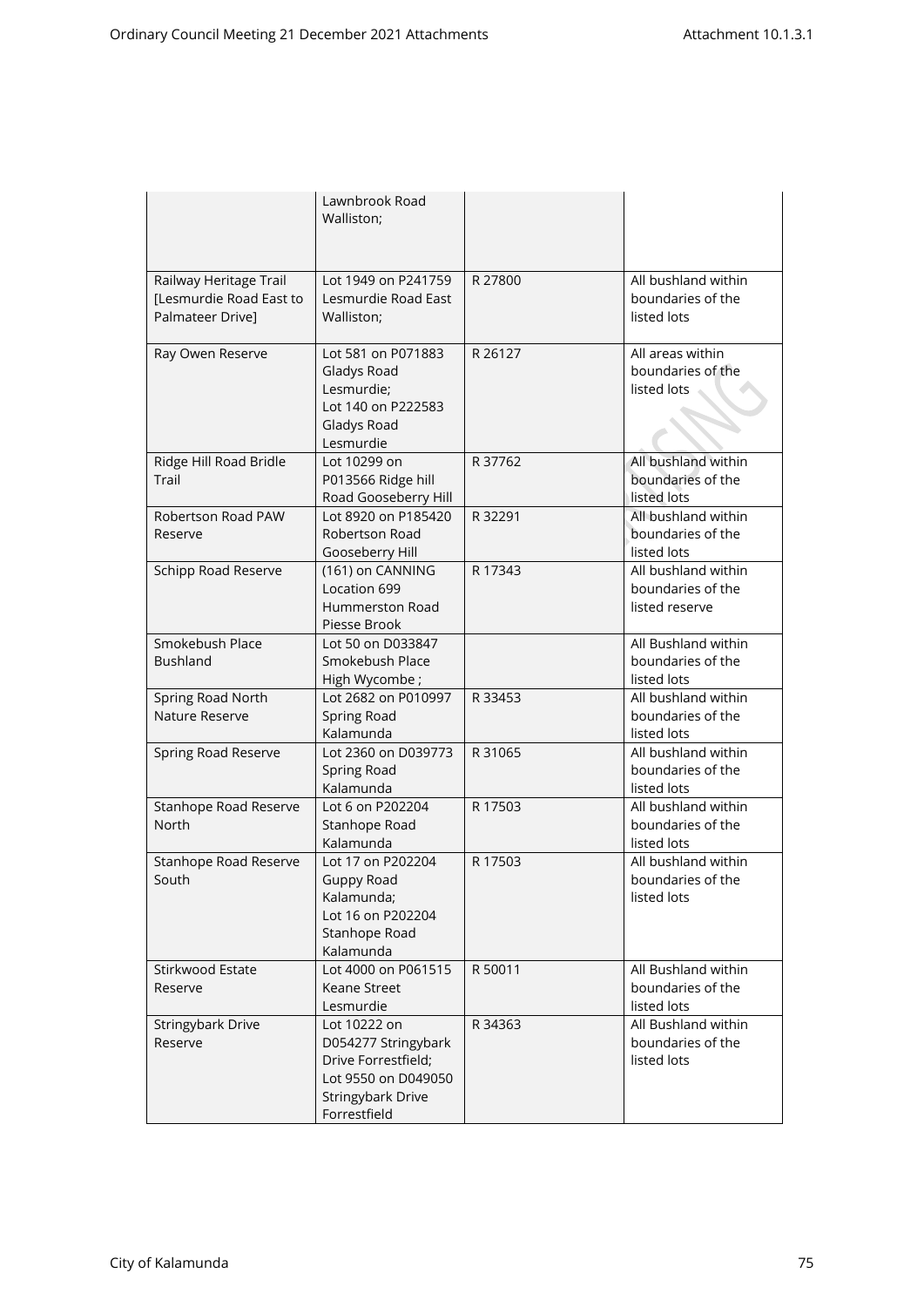| Sundew Road Reserve           | Lot 8174 on D032960    | R 28430          | All Bushland within |
|-------------------------------|------------------------|------------------|---------------------|
|                               | Sundew Road            |                  | boundaries of the   |
|                               | Gooseberry Hill        |                  | listed lots         |
| The Boulevard Reserve         | Lot 8921 on P008056    | R 27946          | All areas within    |
|                               | The Boulevard          |                  | boundaries of the   |
|                               | Gooseberry Hill        |                  | listed lots         |
|                               | Lot                    |                  |                     |
|                               | Lot 7970 on D031214    |                  |                     |
|                               | The Boulevard          |                  |                     |
|                               | Gooseberry Hill        |                  |                     |
|                               |                        |                  |                     |
| The Promenade POS             | Lot 8001 on P057973    | R48119           | All areas within    |
|                               | Lenihan Corner         |                  | boundaries of the   |
|                               | Wattle Grove;          |                  | listed lots         |
|                               | Lot 888 on P049229     |                  |                     |
|                               | Lenihan Corner         |                  |                     |
|                               | Wattle Grove;          |                  |                     |
|                               | Lot 418 on P042859     |                  |                     |
|                               | Lenihan Corner         |                  |                     |
|                               | <b>Wattle Grove</b>    |                  |                     |
| <b>Toornart Creek Reserve</b> | Lot 7678 on D027722    | R 26739          | All bushland within |
|                               | John Street            |                  | boundaries of the   |
|                               | Gooseberry Hill        |                  | listed lots         |
| Traylen Road Reserve          | Lot 2125 on P008814    | R 28787          | All Bushland within |
|                               | Josephine Crescent     |                  | boundaries of the   |
|                               | Kalamunda;             |                  | listed lots         |
|                               | Lot 2103 on D034085    |                  |                     |
|                               | Traylen Road           |                  |                     |
|                               | Kalamunda              |                  |                     |
| <b>Trott Road Reserve</b>     | Lot 3063 on D053730    | R 34076          | All Bushland within |
|                               | <b>Trott Road</b>      |                  | boundaries of the   |
|                               | Lesmurdie;             |                  | listed lots         |
|                               | Lot 2807 on P011476    |                  |                     |
|                               | Trott Road Lesmurdie   |                  |                     |
| <b>Turner Park</b>            | Lot 2075 on D033054    | R 28624; R 25188 | All Bushland within |
|                               |                        |                  | boundaries of the   |
|                               | <b>Turner Grove</b>    |                  |                     |
|                               | Lesmurdie;             |                  | listed lots         |
|                               | Lot 1658 on P006814    |                  |                     |
|                               | Silverdale Road        |                  |                     |
|                               | Lesmurdie              |                  |                     |
| <b>Tyler Mews Park</b>        | Lot 15405 on           | R 37650          | All Bushland within |
| [YONGAR RESERVE]              | P038797 Warda          |                  | boundaries of the   |
|                               | Crescent Forrestfield; |                  | listed lots         |
|                               | Lot 8001 on P069083    |                  |                     |
|                               | Mandon Street          |                  |                     |
|                               | Forrestfield           |                  |                     |
| Vernallan Way Reserve         | Lot 546 on D031981     | R 29107          | All bushland within |
|                               | Karralika Avenue       |                  | boundaries of the   |
|                               | Lesmurdie              |                  | listed lots         |
| Victory Place Reserve         | Lot 600 on P411946     | R 30186          | All Bushland within |
|                               | <b>Victory Place</b>   |                  | boundaries of the   |
|                               | Lesmurdie              |                  | listed lots         |
|                               |                        |                  |                     |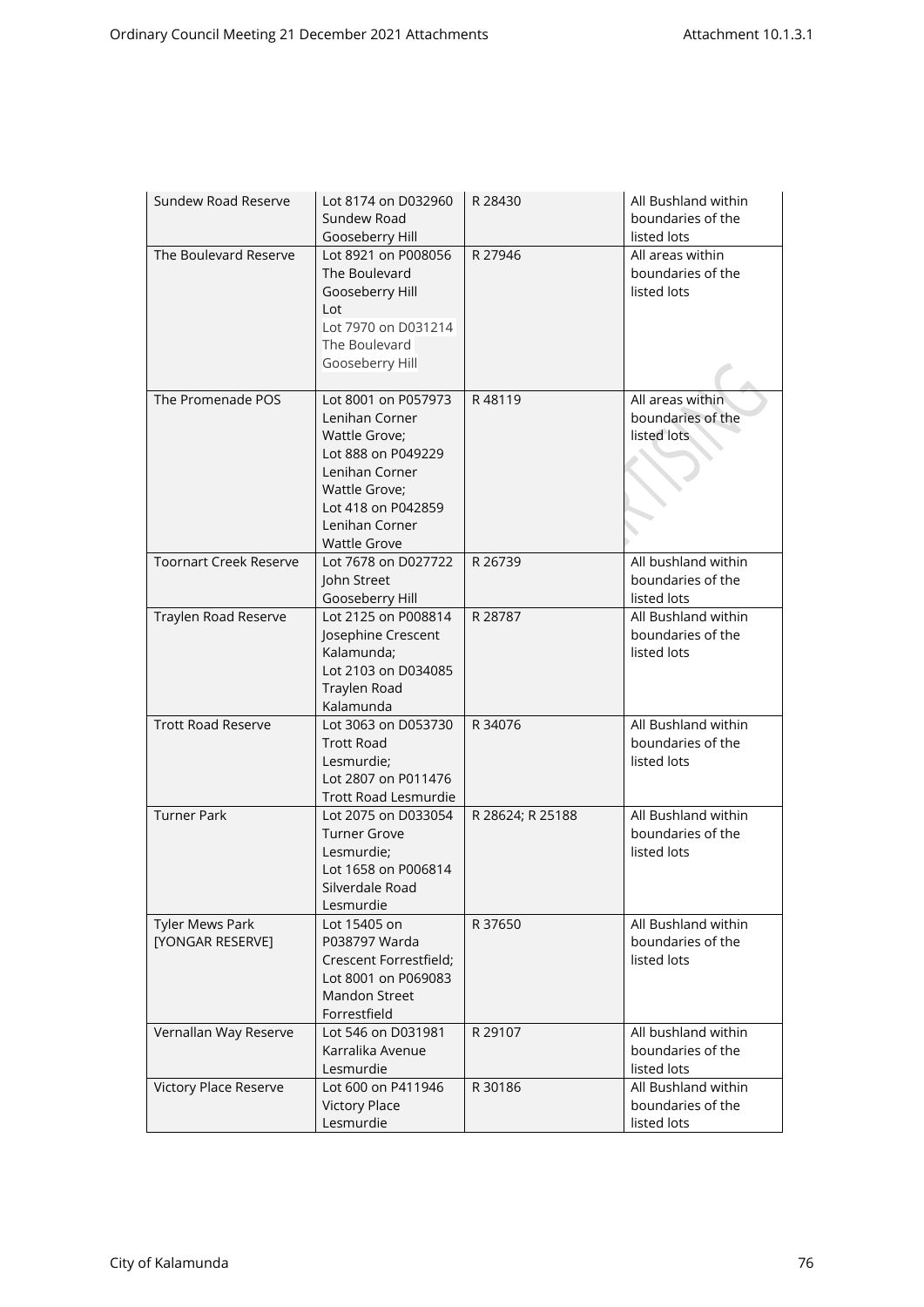| <b>Wallis Park (Sing</b><br>Gardens POS) | Lot 4140 on P021936<br><b>Sing Gardens</b><br>Walliston;<br>Lot 36 on P040101<br>Dan Close Walliston                                                                                                                                                                                                                                                             | R45099           | All Bushland within<br>boundaries of the<br>listed lots |
|------------------------------------------|------------------------------------------------------------------------------------------------------------------------------------------------------------------------------------------------------------------------------------------------------------------------------------------------------------------------------------------------------------------|------------------|---------------------------------------------------------|
| Watsonia Road Reserve                    | Lot 202 on D087143<br>Watsonia Road Maida<br>Vale                                                                                                                                                                                                                                                                                                                | R49122           | All Bushland within<br>boundaries of the<br>listed lots |
| Woodlupine Brook                         | Lot 10687 on<br>D052458 Strelitzia<br>Avenue Forrestfield;<br>Lot 10103 on<br>D057928 Strelitzia<br>Avenue Forrestfield;<br>Lot 10032 on<br>D056251 Strelitzia<br>Avenue Forrestfield;<br>Lot 9972 on P012653<br>Strelitzia Avenue<br>Forrestfield;<br>Lot 9524 on D047217<br>Strelitzia Avenue<br>Forrestfield<br>Lot 104 on P017920<br>Salix Way Forrestfield; | R 34250          | All bushland within<br>boundaries of the<br>listed lots |
| Woodlupine Brook<br>Reserve              | Lot 9120 on D046577<br>Dawson Avenue<br>Forrestfield;                                                                                                                                                                                                                                                                                                            | R 32912          | All bushland within<br>boundaries of the<br>listed lots |
| <b>Woodview Retreat</b><br>Reserve       | Lot 4001 on P061515<br><b>Woodview Retreat</b><br>Lesmurdie                                                                                                                                                                                                                                                                                                      | R50012           | All Bushland within<br>boundaries of the<br>listed lots |
| Zamia Road Reserve                       | Lot 7883 on P008080<br>Zamia Road<br>Gooseberry Hill;<br>Lot 8920 on P185420<br>Robertson Road<br>Gooseberry Hill;<br>Lot 10571 on<br>P008671 Zamia Road<br>Gooseberry Hill;<br>Lot 8922 on P008056<br>Zamia Road<br>Gooseberry Hill                                                                                                                             | R27589<br>R32291 | All bushland within<br>boundaries of the<br>listed lots |